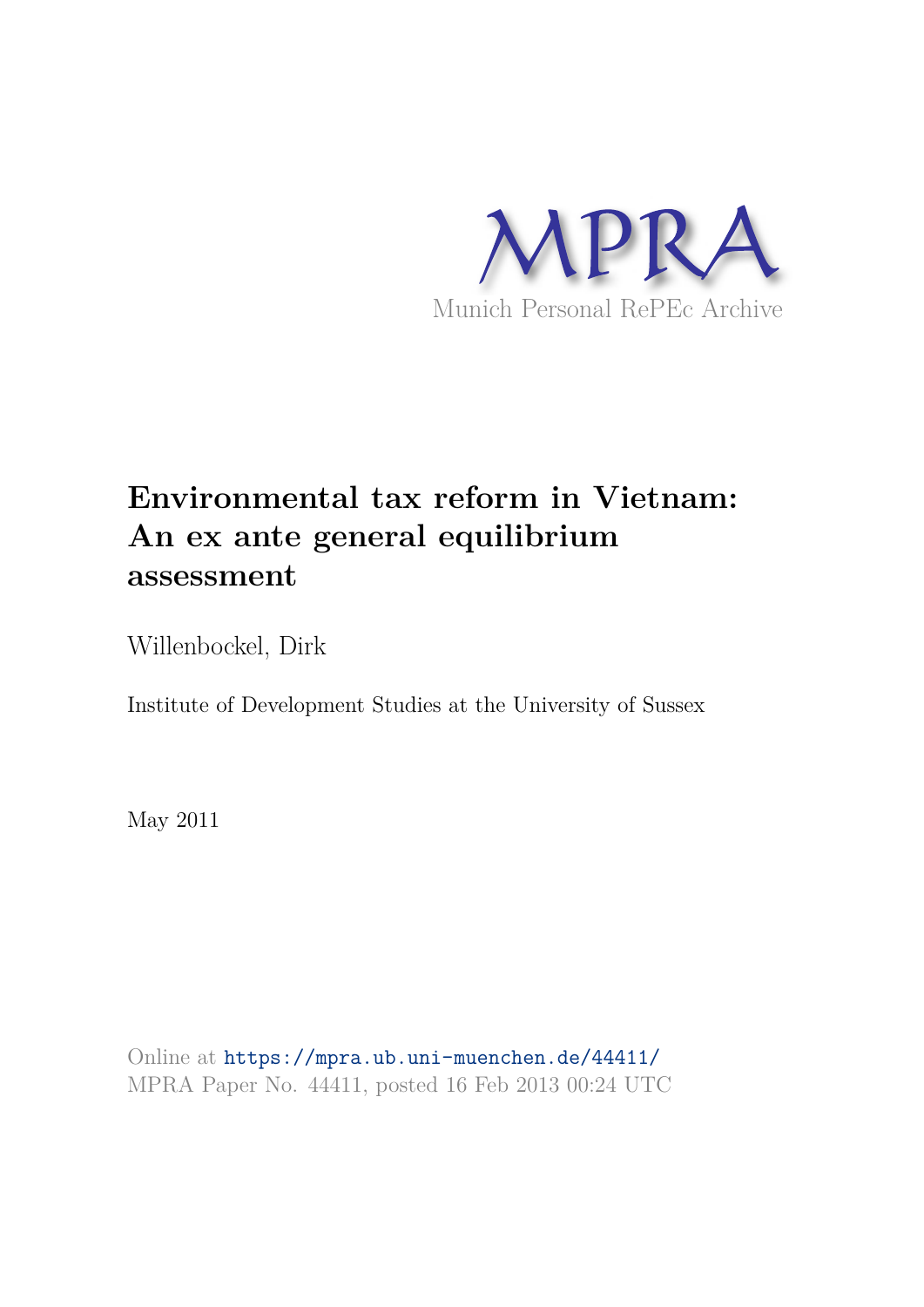# **Environmental Tax Reform in Vietnam:**

# **An Ex Ante General Equilibrium Assessment**

Dirk Willenbockel

*Institute of Development Studies* 

*University of Sussex*

*Brighton BN1 9RE – UK*

*d.willenbockel@ids.ac.uk*

May 2011

 $\mathcal{L}$ 

*Ecomod 2011*, University of the Azores, Ponta Delgada.

The paper draws on earlier research commissioned by the *Gesellschaft für Technische Zusammenarbeit (GTZ)*, Hanoi Office, in 2010.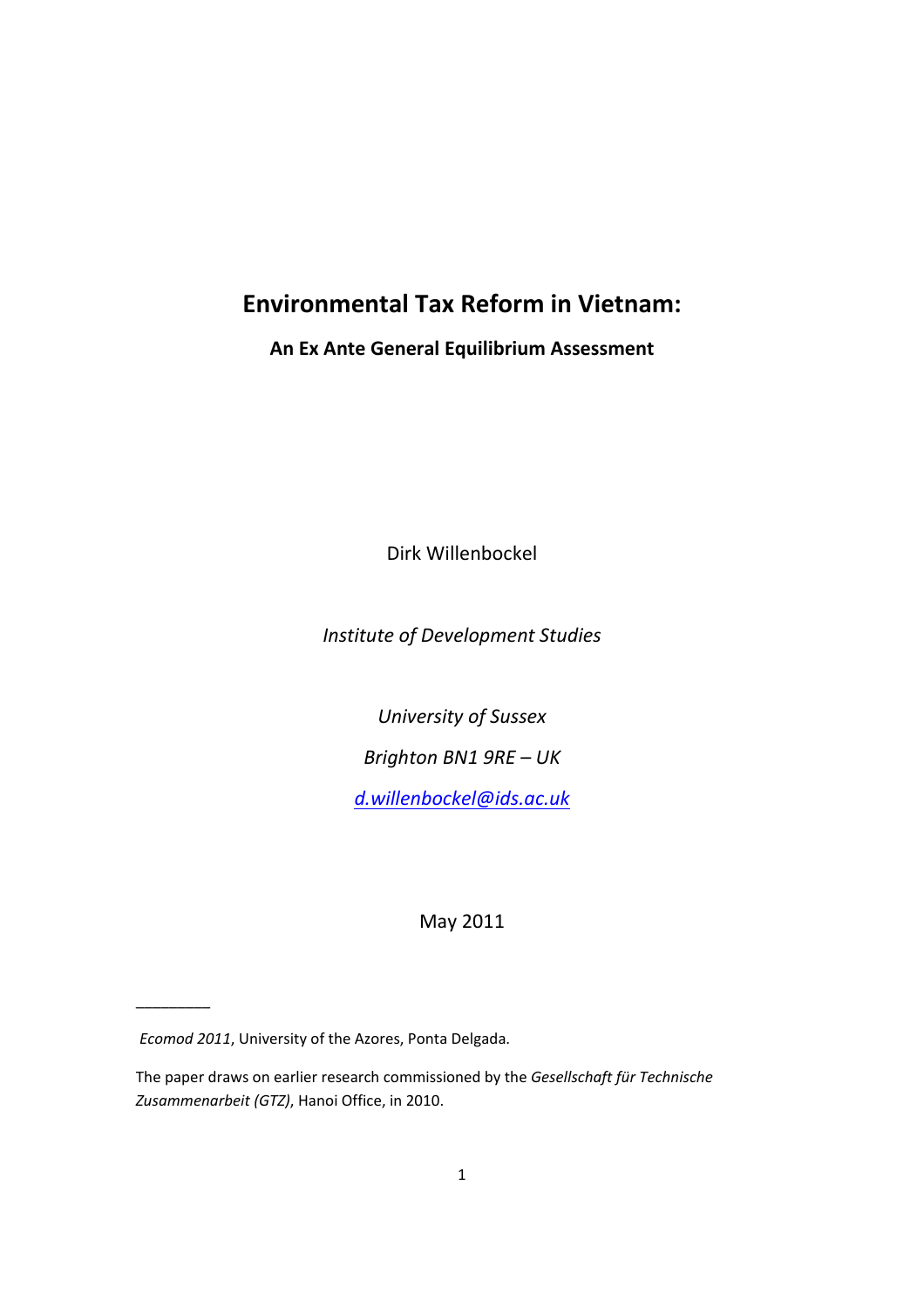# **1. Introduction**

Vietnam is planning to implement a new environmental tax law in 2012. The objective of the study is to provide a predictive quantitative evaluation of the impacts of the proposed draft environmental tax law of Vietnam on producer and user prices, sectoral output and employment, the commodity structure of demand, government tax revenue, CO2 emissions and household welfare.

The assessment is based on a multisectoral computable general equilibrium (CGE) model calibrated to a new social accounting matrix that represents the current structure of the Vietnamese economy. The model distinguishes 33 production sectors, 20 household groups, and incorporates a sophisticated treatment of energy substitution in production, allowing substitution possibilities between liquid fuels and gas, coal, and electricity as well as technology switches towards less energy-intensive modes of production.

# **2. Methodology**

The analysis is an economy‐wide multisectoral assessment. A simulation analysis using a **C**omputable **G**eneral **E**quilibrium model of the Vietnamese economy is used to model the impact of the environmental tax.

The CGE model is calibrated to a new **S**ocial **A**ccounting **M**atrix for Vietnam (Arndt et al, 2010). The SAM provides a detailed consistent representation of the present input‐ output structure of production, the commodity structure of domestic demand and international trade, income distribution and government expenditure, taxes and transfers. The SAM uses 2007 data.

The parameters of the CGE simulation model employed in this study are calibrated to this data set, so that the equilibrium of the model in the absence of tax policy changes exactly reproduces the observed SAM data.

Below is a concise list of main features and dimensions of the CGE model:

- 33 production sectors (*see Table 1 below*) with detailed representation of the commodity structure of intermediate inputs and demand for primary production factors;
- 33 commodity groups;
- 9 primary production factors (*skilled and unskilled labour, capital, land, natural resources (livestock, fishery stocks, coal and oil endowments)*);
- 20 household groups (*rural and urban farm and non‐farm households by income quintile*);
- Cost-minimizing firms;
- Utility‐maximizing households;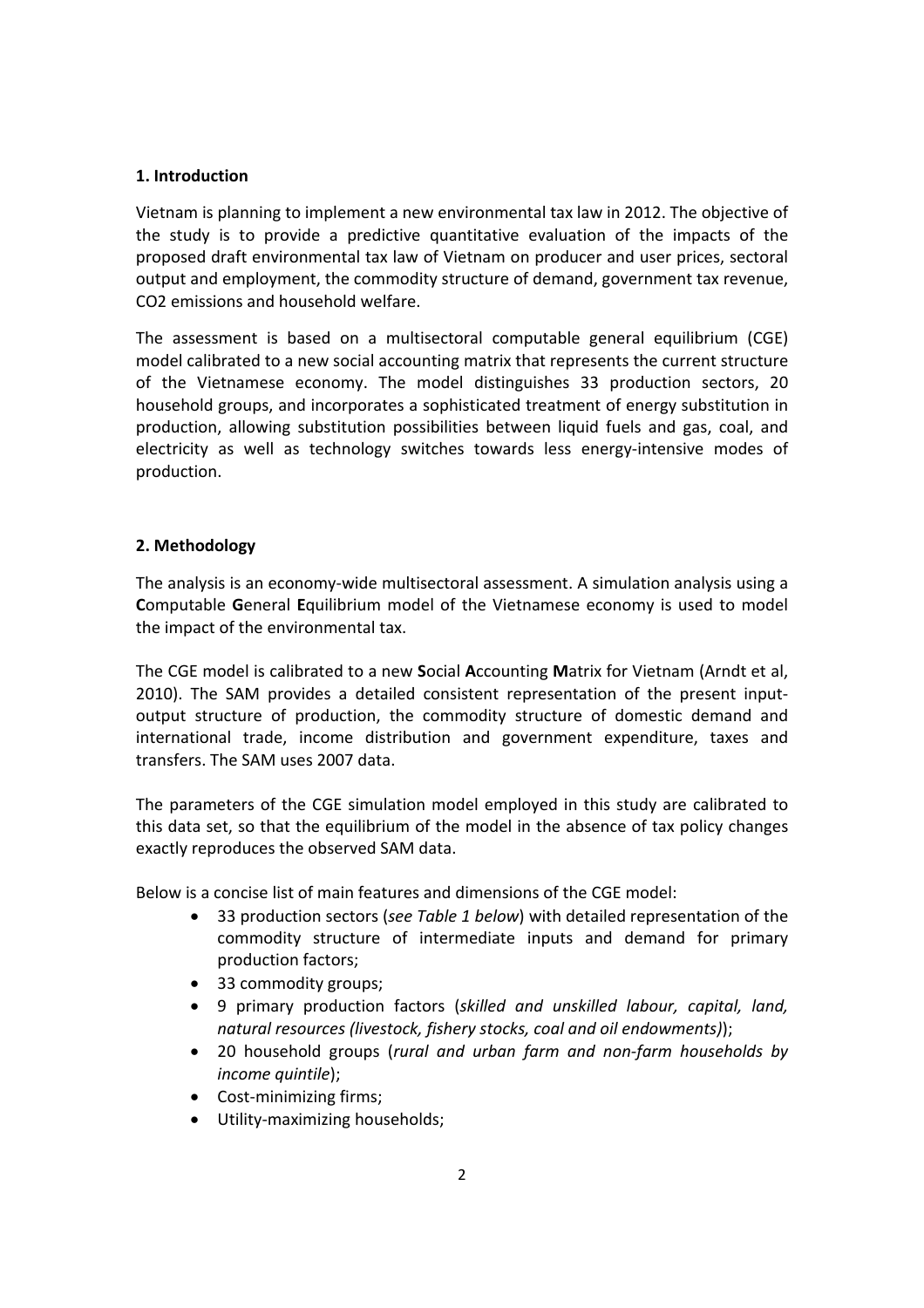- Market‐clearing price adjustments (*differences between demand and supply are assumed not to persist in the long term*);
- A sophisticated treatment of energy substitution in production, allowing substitution possibilities between liquid fuels and gas, coal, and electricity as well as technology switches towards less energy-intensive modes of production
- Imperfect factor substitutability (*sectors can increase/decrease the relative amounts of labour and capital that they use*);
- Domestic and imported goods are imperfect substitutes in demand
- Intersectoral labour and capital mobility.

A detailed technical description of the basic modelling framework can be found in Robinson et al (1999). For purposes of the present study, this basic framework has been extended to include environmental tax parameters and a careful state‐of‐the‐art representation of technical substitution possibilities among different energy sources in production.

Figure 1 provides a schematic representation of the substitution hierarchy between different inputs in production in the model. The production technology in each domestic sector is described by a so‐called KLEM (Capital (**K**), **L**abour, **E**nergy, **M**aterials) production function, which relates inputs to outputs. In each sector, the production of a given output quantity requires non‐energy inputs and a composite "value‐added/energy composite in fixed proportions. For the few sectors that use crude oil directly as an input (i.e. the refined fuels industry and the chemical industry), crude oil inputs are also a fixed proportion of output. The value added/energy composite requires energy and primary factors in variable proportions. Thus, when the price index of energy rises due to the environmental tax on coal and refined fuels, it is possible to replace energy inputs to some extent by additional inputs of capital and/or labour. In other words, the model allows to some extent a switch to less energy-intensive modes of production in response to an increase in energy prices.

Required energy inputs in each sector are composed of electricity purchases from the electricity sector in the model and direct use of fossile fuels. The model allows substitution of these primary fossile energy carriers for electricity. As a matter of course, the model takes into account that additional electricity demand for production entails additional use of fossile fuels in electricity generation. At the bottom of the input substitution hierarchy, the sectoral production functions allow for imperfect substitutability between coal and a refined oil/gas composite, and between refined oil and natural gas. $1$ 

 $^{\text{1}}$  The ease of substitution between inputs is governed by the elasticity of substitution. The assumed elasticities in this study are 0.4 for substitution between energy and value added, 0.15 for substitution between electricity and fossile fuels, 0.25 for substitution between coal and the oil-gas composite, and 1 for substitution between oil and gas. These elasticities have been determined by scaling down the corresponding values commonly used in studies for advanced economies (see e.g. Böhringer et al, 2004)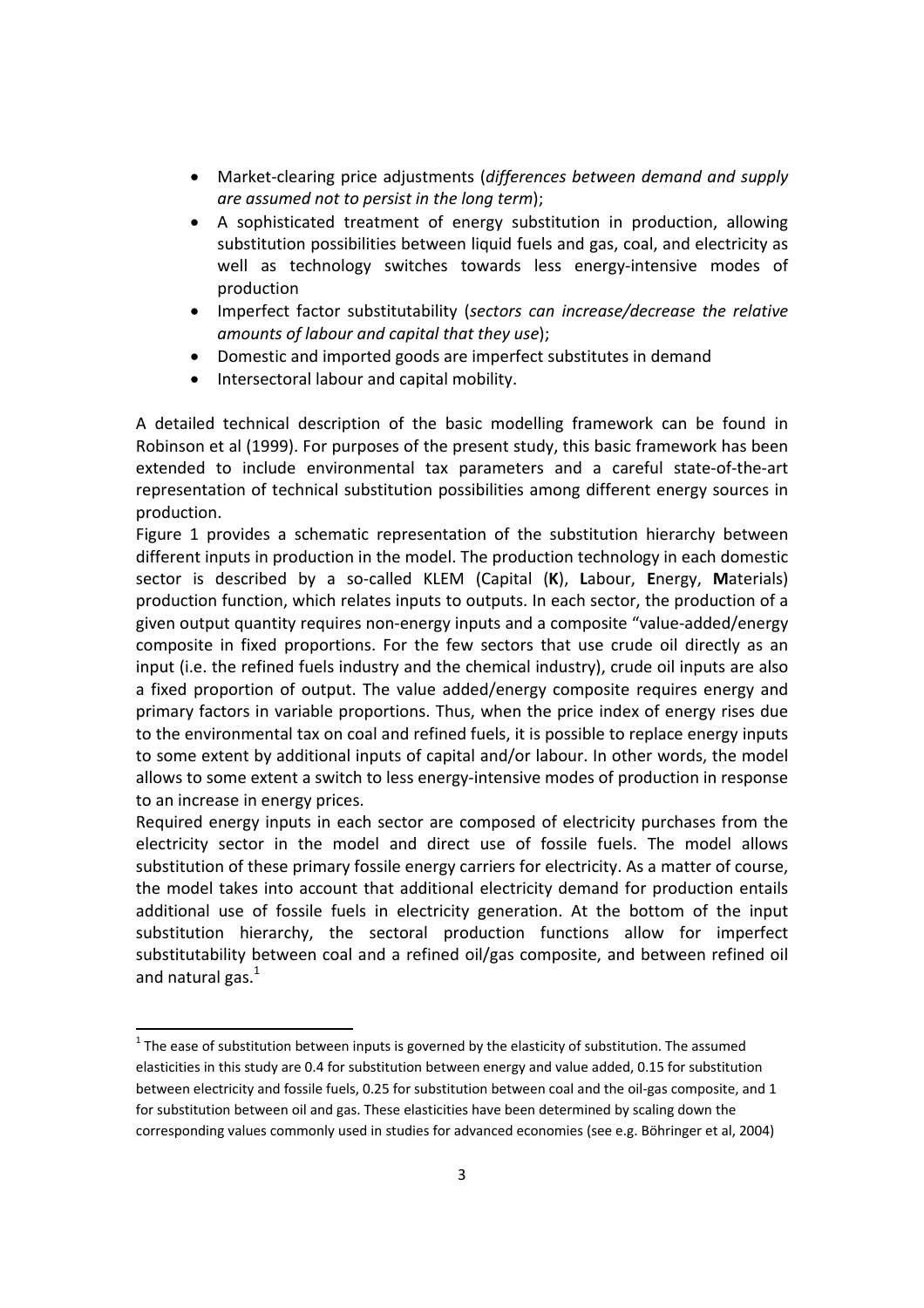The KLEM approach is widely used in energy/environmental modelling and represents the current state of the art in this field (see e.g. Böhringer et al, 2004).

Table 1 presents the sectors of the model and their respective shares (in gross output) in the Vietnamese economy in 2007: In the model, the transport sector is further disaggregated into road transport, air transport and other transport services.

<u> 1989 - Andrea Barbara, amerikana amerikana amerikana amerikana amerikana amerikana amerikana amerikana amerika</u>

by a factor 0.5. In other words, this study is based on quite conservative assumptions about the scope for energy substitution.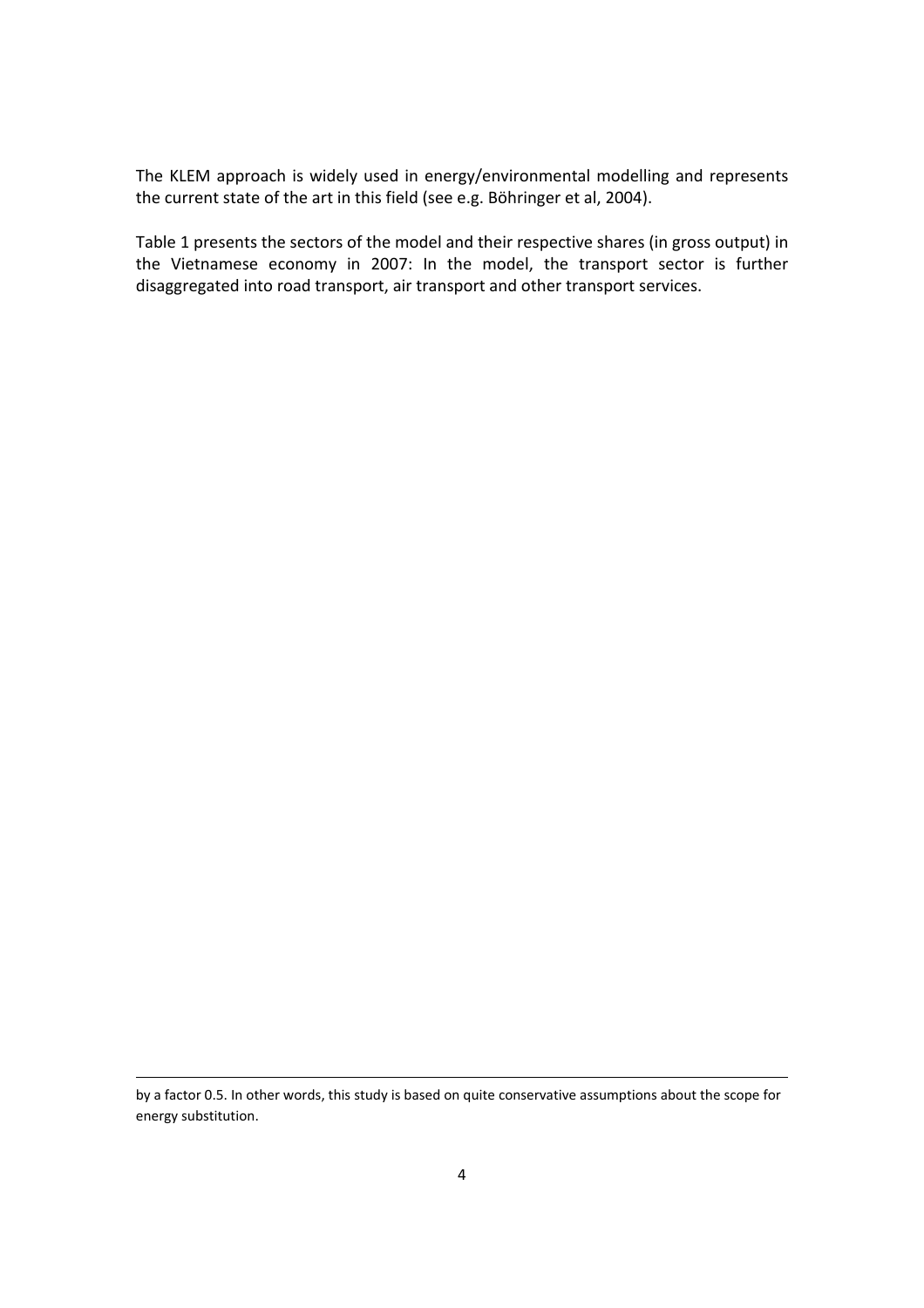**Figure 1: Energy Input Substitution inProduction**

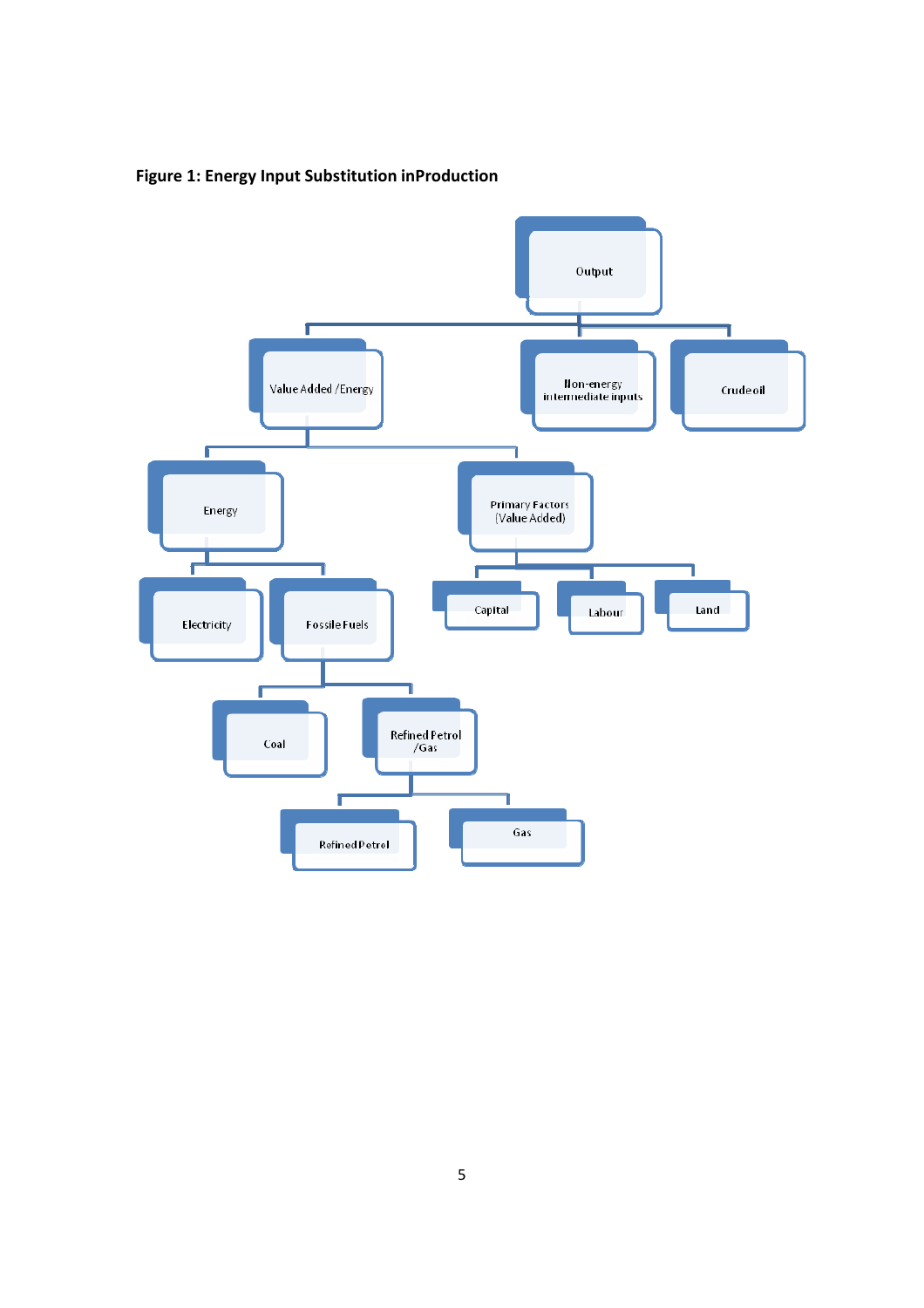|                                                             | %<br><b>Share</b><br>in<br><b>Gross</b> |
|-------------------------------------------------------------|-----------------------------------------|
| <b>Production Sector / Commodity Group</b>                  | Output                                  |
| Paddy rice                                                  | 3.54                                    |
| Other crops                                                 | 2.80                                    |
| Livestock                                                   | 2.02                                    |
| Forestry                                                    | 0.89                                    |
| Fishing                                                     | 0.97                                    |
| Aquaculture                                                 | 2.06                                    |
| Coal                                                        | 0.86                                    |
| Crude oil                                                   | 3.70                                    |
| Mining                                                      | 0.38                                    |
| Meat products                                               | 0.70                                    |
| Fish processing                                             | 2.56                                    |
| Other food processing                                       | 8.70                                    |
| Textiles, clothing, leather and footwear                    | 6.23                                    |
| Paper and printing                                          | 1.30                                    |
| Oil refining                                                | 0.10                                    |
| Other chemicals                                             | 4.95                                    |
| Non-metallic mineral products                               | 2.51                                    |
| <b>Base metals</b>                                          | 2.11                                    |
| Metal products                                              | 2.89                                    |
| Machinery and equipment                                     | 0.45                                    |
| Electrical machinery                                        | 4.94                                    |
| Vehicles and other transport equipment                      | 4.17                                    |
| Other manufacturing (inc Wood products and Furniture)       | 3.26                                    |
| <b>Electricity and Gas</b>                                  | 2.36                                    |
| Water distribution                                          | 0.22                                    |
| Construction                                                | 10.08                                   |
| <b>Trade services</b>                                       | 6.88                                    |
| Hotels and catering                                         | 3.00                                    |
| Transport (3 transport sectors: air, road, other)           | 3.30                                    |
| Business, financial, communication and real estate services | 6.71                                    |
| Public administration, education and health                 | 5.35                                    |
| <b>Total</b>                                                | 100.00                                  |

**Table 1: Model Sectors and Shares in Domestic Production 2007**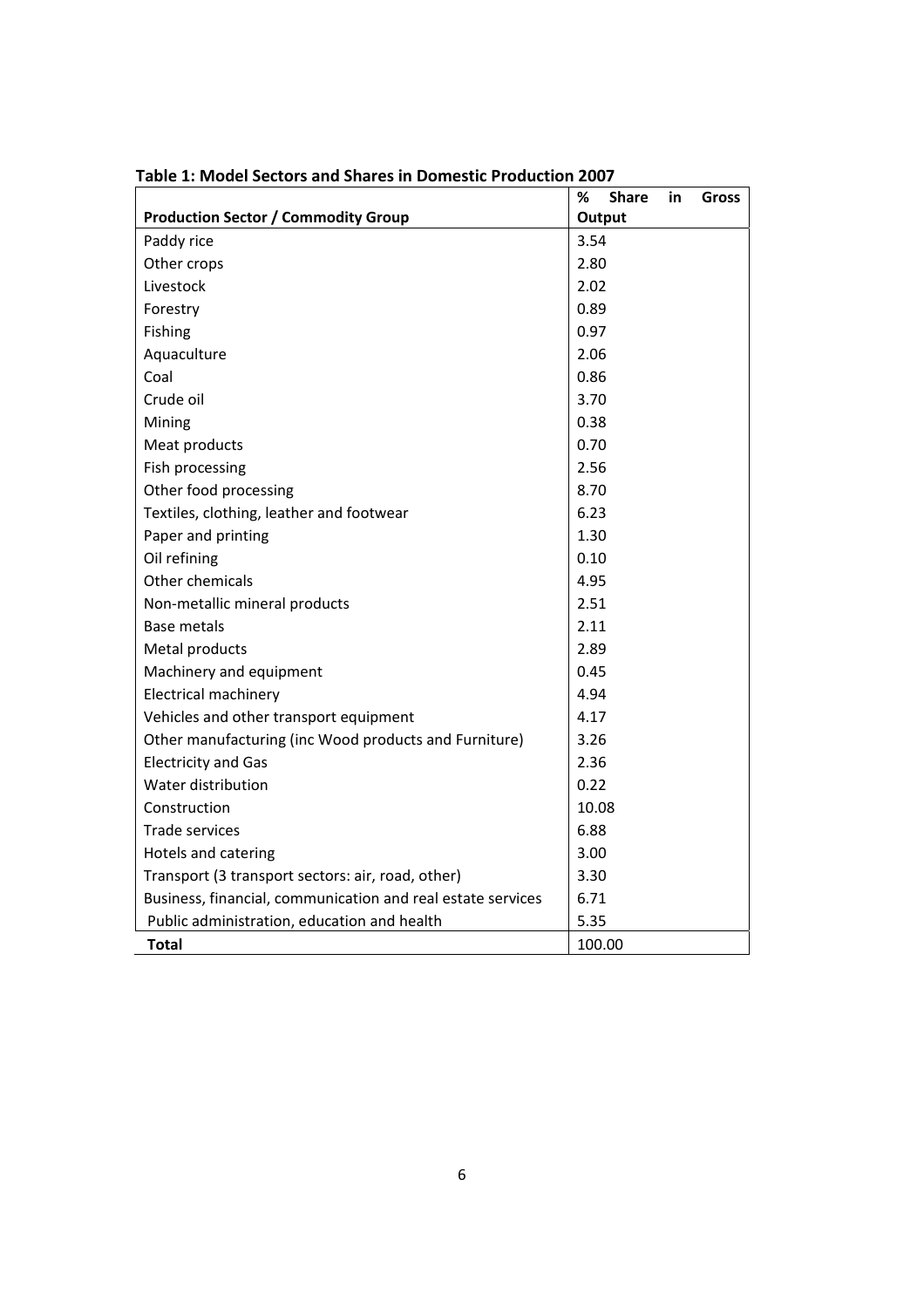# **3. Environment Tax Scenarios**

The taxable objects proposed in the draft environment law include refined fuels (gasoline, diesel, mazut, paraffin, kerosene), coal, hydrochlorofluorocarbon (HCFC) substances, soft plastic bags, and a subset of harmful chemical substances used in agriculture and forestry. In the CGE analysis, we focus on the taxes on coal and on refined fuels, which  $-$  as shown below - account for around 99.5% of the estimated environmental taxes. The other taxable objects account only for a tiny share of domestic production and consumption within the "Other chemicals" industry and commodity group of the model, and it is safe to conclude that their taxation will have no noticeable impact on economy‐wide variables or on sectoral variables at the 33‐sector disaggregation level used in this study.

The fact that the environmental tax on selected harmful chemicals has negligible impacts on macroeconomic variables and on tax revenue does not mean that the imposition of these taxes is not worthwhile. Imposing a tax on these products with negative environmental externalities is certainly sound economic and environmental policy, and should be encouraged. In theory, revenues from the taxes on these products should eventually be driven to zero, as buyers of these goods shift to more environment‐friendly substitutes that are available. Falling revenue from these taxes over time should be interpreted as a sign of success.

The draft environmental tax law specifies a lower and an upper limit for the specific tax rates that apply to each taxable object. Therefore, the simulation results presented below consider a *Low* and a *High* tax rate scenario. In the case of coal, the environmental tax rates used in the *Low* and *High* simulation scenario are just the lower and the upper limit of the tax rate band specified in the draft law. For refined fuels, however, the environmental tax rates used in the simulation analysis take into account that existing fees or surcharges on the use of gasoline and diesel will be abolished when the environmental tax is introduced in 2012. Information provided by the MoF suggests that the existing fee/surcharge rates are roughly equal to the lower limits of the proposed tax band, i.e. 1000 VND/litre for gasoline and 500 VND/litre for diesel. The introduction of the environmental tax rate for gasoline and diesel at the lower limit of the tax rate band in combination with the abolition of existing tax surcharges with the same rate is significant from a fiscal accounting and administration perspective,<sup>2</sup> but is effectively irrelevant from a taxpayer's perspective and trivial for an economic impact analysis: The mere relabeling of an existing tax will have no impact on relative prices and economic behaviour. Therefore, the *Low* simulation scenario assumes that the environmental tax rates for gasoline and diesel are 2000 VND/litre and 1000 VND/litre respectively (i.e. *higher* than the lower limits in the draft law), so that the *net increase* in

 $2$  It is understood that the existing fees/surcharge revenues and the future environmental tax revenue accrue to different administrative units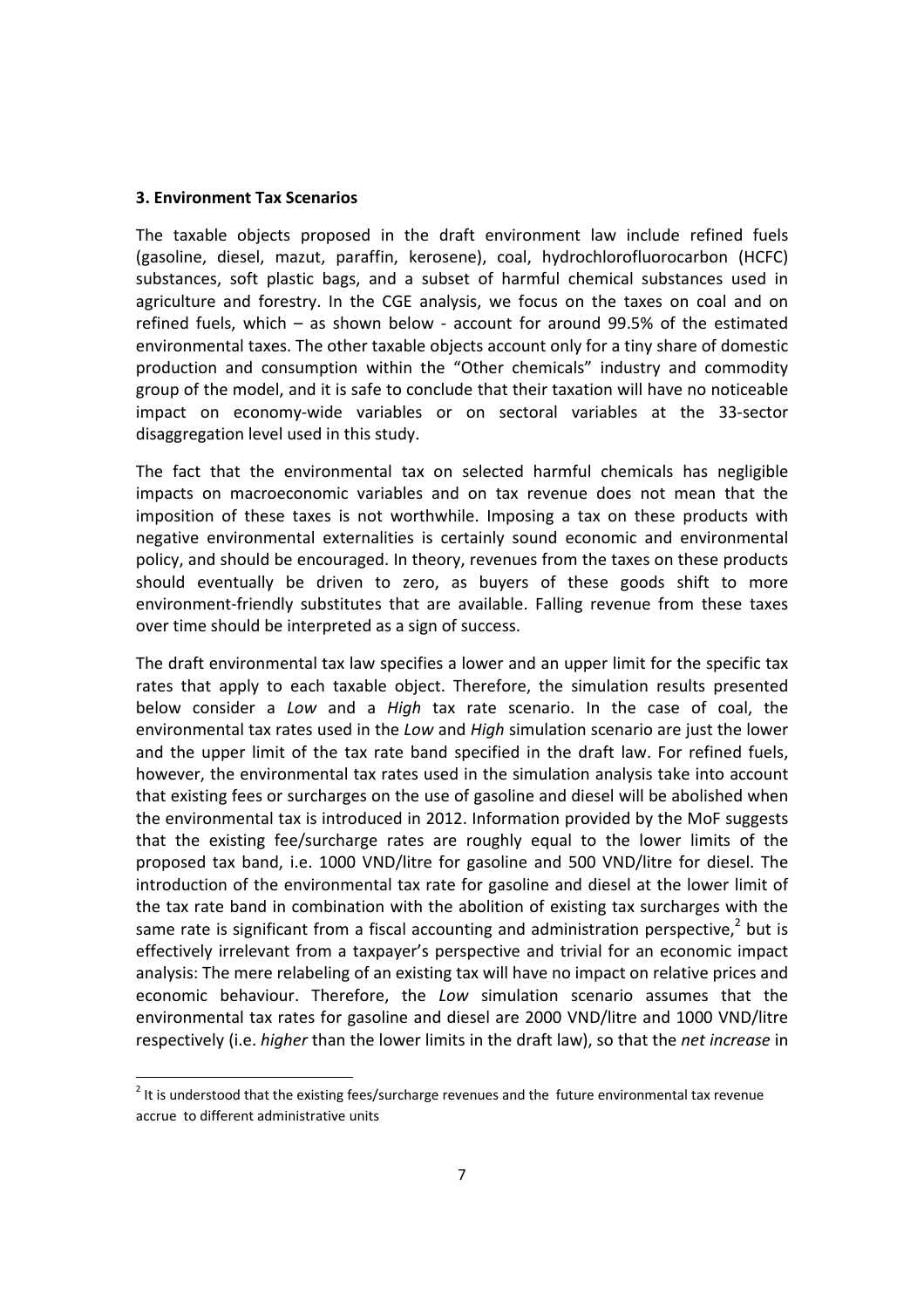the overall tax rate after abolition of surcharges *relative to current tax rate levels* is  $2000-1000 = 1000$  VND/litre for gasoline and  $1000-500 = 500$  VND/litre for diesel. Correspondingly, the *increase* in the overall tax rate after abolition of surcharges *relative to current tax rate levels* in the *High* scenario is 4000‐1000 = 3000 VND/litre for gasoline and 2000‐500 = 1500 VND/litre for diesel.

In the SAM and the CGE model, gasoline, diesel, mazut, paraffin and kerosene all belong to the same commodity group labelled *Refined fuels*. The increase in the tax rate on the use of refined fuels for the simulation analysis is therefore calculated as a weighted average over the different fuel types as detailed in Table 2.

In this Table, the *specific* tax rates- i.e. tax rates per unit of physical quantity – are transformed into equivalent *ad valorem* tax rates, which express the tax rate as a percentage of the price of a good prior to the tax reform. The ad valorem tax rates in columns C1 and C2 show the size of the *additional* wedge the tax drives between the supply price (received by the seller net of tax) and the price paid by the purchaser as a proportion of the initial price.

For example: Gasoline has currently a price of 17,000 VND per litre before the tax reform (Viet Nam News, 11 May 2010). When the government imposes a specific tax of 4,000 VND per litre, the ad valorem equivalent environmental tax rate is 4/17 = 23.5%. However, with a simultaneous drop in other fees on gasoline of 1000 VND, the net increase in the ad valorem tax rate is only  $3/17 = 17.6\%$ -points relative to the situation before the tax reform. The tax rates for other refined fuels subject to the tax are calculated in the same way. The expenditure weights used to determine the average percentage tax rate increase for refined fuels are derived from data provided by the MoF.

|                 | А         | <b>B1</b> | <b>B2</b> | $C1 = B1/A$ | $C2 = B2/A$ | D      | $C1*D$ | $C2*D$ |
|-----------------|-----------|-----------|-----------|-------------|-------------|--------|--------|--------|
|                 | Price/Ltr | Low       | High      | Low %       | High %      | Weight |        |        |
| <b>Gasoline</b> | 17,000    | 1,000     | 3000      | 5.9         | 17.6        | 0.47   | 2.8    | 8.3    |
| <b>Diesel</b>   | 14,600    | 500       | 1500      | 3.4         | 10.3        | 0.44   | 1.5    | 4.5    |
| <b>Mazut</b>    | 10000     | 300       | 2000      | 3.0         | 20.0        | 0.06   | 0.2    | 1.2    |
| Paraffin        | 10000     | 300       | 2000      | 3.0         | 20.0        | 0.00   | 0.0    | 0.1    |
| <b>Kerosene</b> | 15000     | 1000      | 3000      | 6.7         | 20.0        | 0.05   | 0.3    | 1.1    |
|                 |           |           |           |             | Sum         | 1.00   | 4.6    | 15.2   |

**Table 2: Calculation of the Ad Valorem Tax Rate Variations for Refined Fuels**

Table 3 displays the percentage‐point increases in the ad valorem equivalent tax rates for both coal and refined fuels. The key message from Table 3 is that the environmental tax rate on coal remains very moderate in both scenarios and is significantly lower than the environmental tax rate on refined fuels. The implication is that the percentage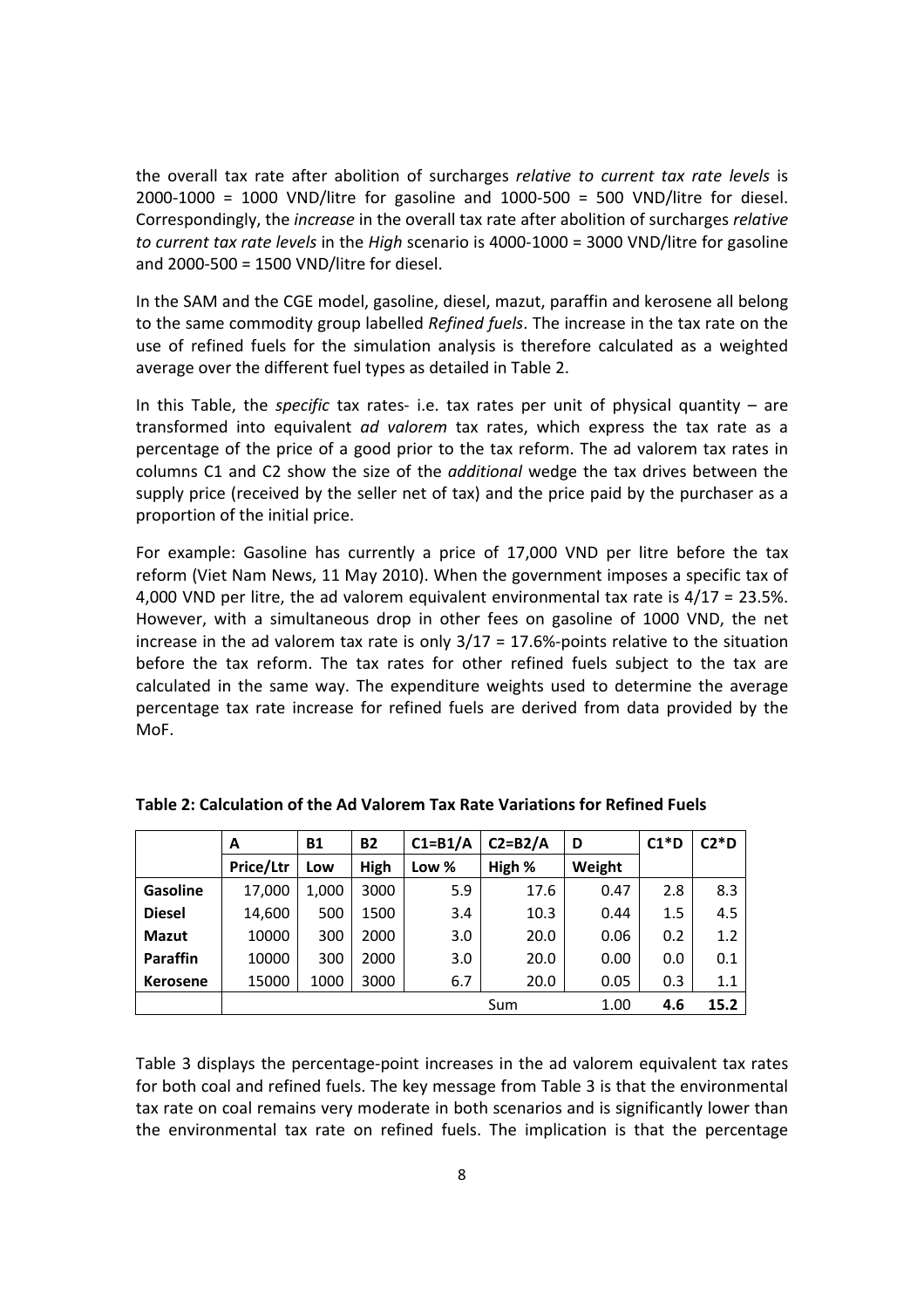increase in the user price of coal will be far lower than the user price increase for refined fuels, so that the *relative* user price of coal in relation to the price of refined oils drops. To the extent that refined fuels and coal are substitutes, this may induce substitution effects in an undesirable direction. From an environmental perspective, the effective ad valorem tax rate on coal should be set higher than the rate on refined fuel substitutes, given that  $CO<sub>2</sub>$  emissions per unit of energy content are significantly higher for coal compared to refined oils.

|                      | Unit  | Tax rate<br>('000 VND/unit) |      | Equivalent<br>ad valorem<br>tax rate % |      |
|----------------------|-------|-----------------------------|------|----------------------------------------|------|
|                      |       | Low                         | High | Low                                    | High |
| Coal                 | ton   | 6                           | 30   | $1.5\,$                                | 7.4  |
| <b>Refined Fuels</b> | litre | 0.3                         |      | 4.6                                    | 15.2 |

# **Table 3: Environmental Tax Rates in the Simulation Scenarios**

# **4. Simulation Results**

We first turn to the macroeconomic impact of the simultaneous imposition of the proposed taxes on coal and refined fuels before presenting sectoral results. The simulation analysis assumes that the government spreads the additional tax revenue from environmental taxes among public investment spending, government consumption and additional transfers to the private sector. Table 4 contains the main economy-wide results.

# **Table 4: Impact on Real Macroeconomic Aggregates**

#### *% deviations from baseline growth path*

|                                        | LOW    | <b>HIGH</b> |
|----------------------------------------|--------|-------------|
| <b>Absorption (C+G+I)</b>              | 0.0    | $-0.2$      |
| <b>Household Consumption</b>           | $-0.7$ | $-2.7$      |
| <b>Investment (Public and Private)</b> | 0.9    | 3.6         |
| <b>Goverment Consumption</b>           | 0.3    | 1.0         |
| <b>Exports</b>                         | $-0.6$ | $-1.6$      |
| <b>Imports</b>                         | $-0.4$ | $-1.2$      |
| Real Exchange Rate*                    | $-0.1$ | $-0.6$      |
| <b>Government Revenue</b>              | 1.9    | 7.3         |

\* Minus sign indicates real exchange rate appreciation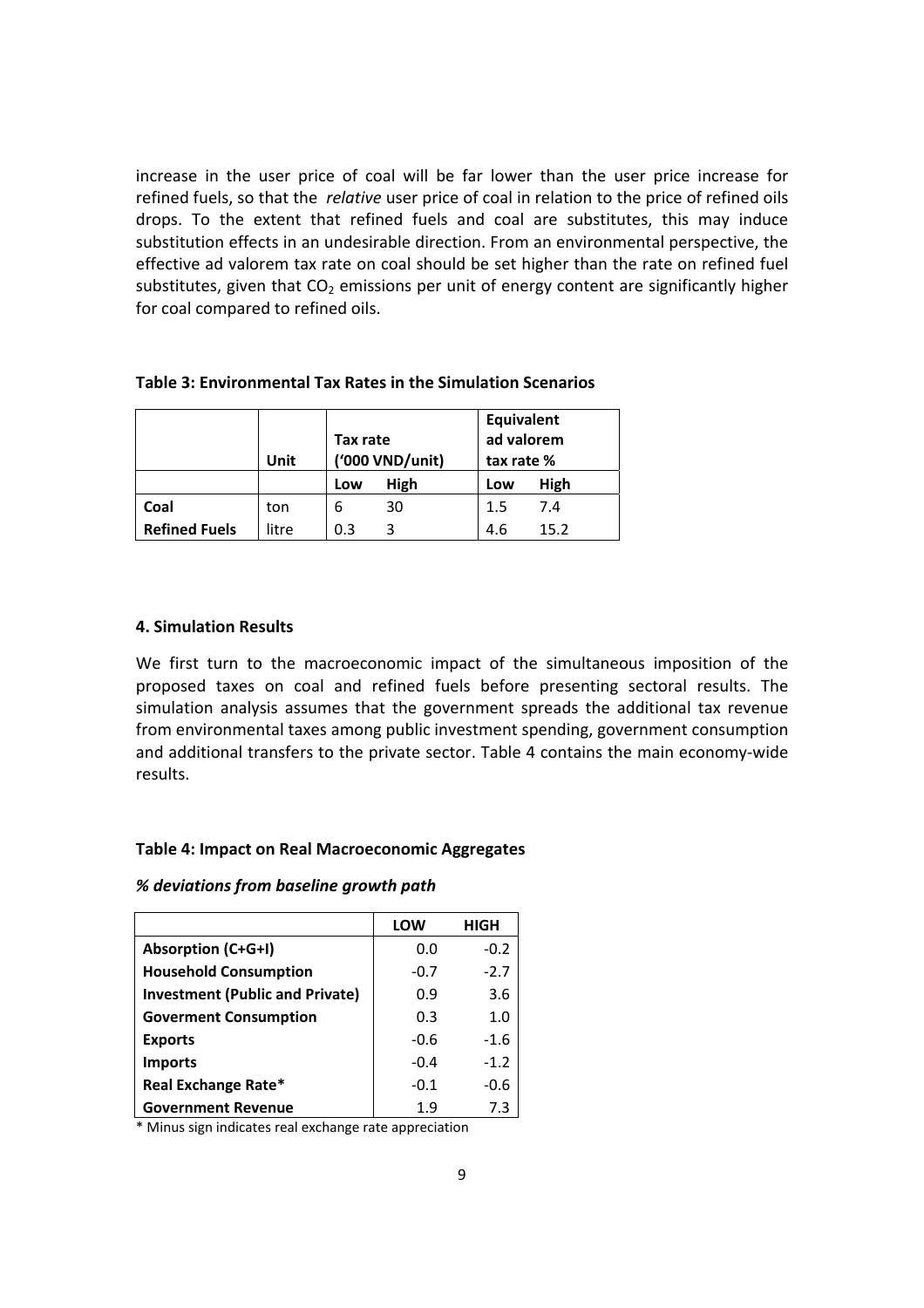The reader should note that figures do *not* represent point forecasts for a particular year – they show deviations from the baseline growth path of the economy (i.e the growth path in the absence of an introduction of the environmental tax). Numbers are presented in real terms – this means that quantities are valued at constant 2007 prices.

Absorption is defined as total domestic demand for final goods in the economy, including imports. That is, the sum of household consumption (C), investment expenditure including public investment (I) and government consumption purchases (G).

Ultimately it is the household sector that bears the burden of the tax as reflected in the noticeable drop in C at the high end of the tax band. The reduction in private consumption would be higher if the government would not pass back part of the tax revenue to households in the form of income transfers or reduction in other taxes.

The government, on the other hand, claims a higher share of productive resources as a result of the imposition of the tax. The increase in real government expenditure (which means an increase in demand for domestic non‐tradable goods and services) causes the price of non‐tradable goods relative to export goods to rise, and thus discourages exports. Exports are thus observed to fall. The negative sign of real exchange rate change (a measure of the prices of tradable goods relative to the price of non‐tradable goods) indicates a real appreciation of the VND.

The core message from Table 4 is that at the high end of the proposed tax interval the tax reform would imply substantial economy‐wide effects ‐ provided that the move to the upper end of the tax band is actually associated with tax rate increases in real terms. If *real* increases in the tax rates on refined liquid fuels are envisaged, it is advisable to phase in the tax increases gradually according to a transparent pre‐announced time table to allow advance planning of investments in more energy-efficient technologies. This was amply illustrated by the extreme high scenario presented at the first stage of the impact assessment.

| <b>TAXABLE ITEM</b>  | LOW  | HIGH  |
|----------------------|------|-------|
| Coal                 | 571  | 2488  |
| <b>Refined Fuels</b> | 8967 | 35158 |
| <b>HCFC</b>          |      | 21    |
| <b>Chemicals</b>     | 1    | 7     |
| <b>Plastic bags</b>  | 114  | 170   |
| <b>Total</b>         | 9657 | 37844 |

# **Table 5: Environmental Tax Revenue 2012 (in 2007 prices, Billion VND)**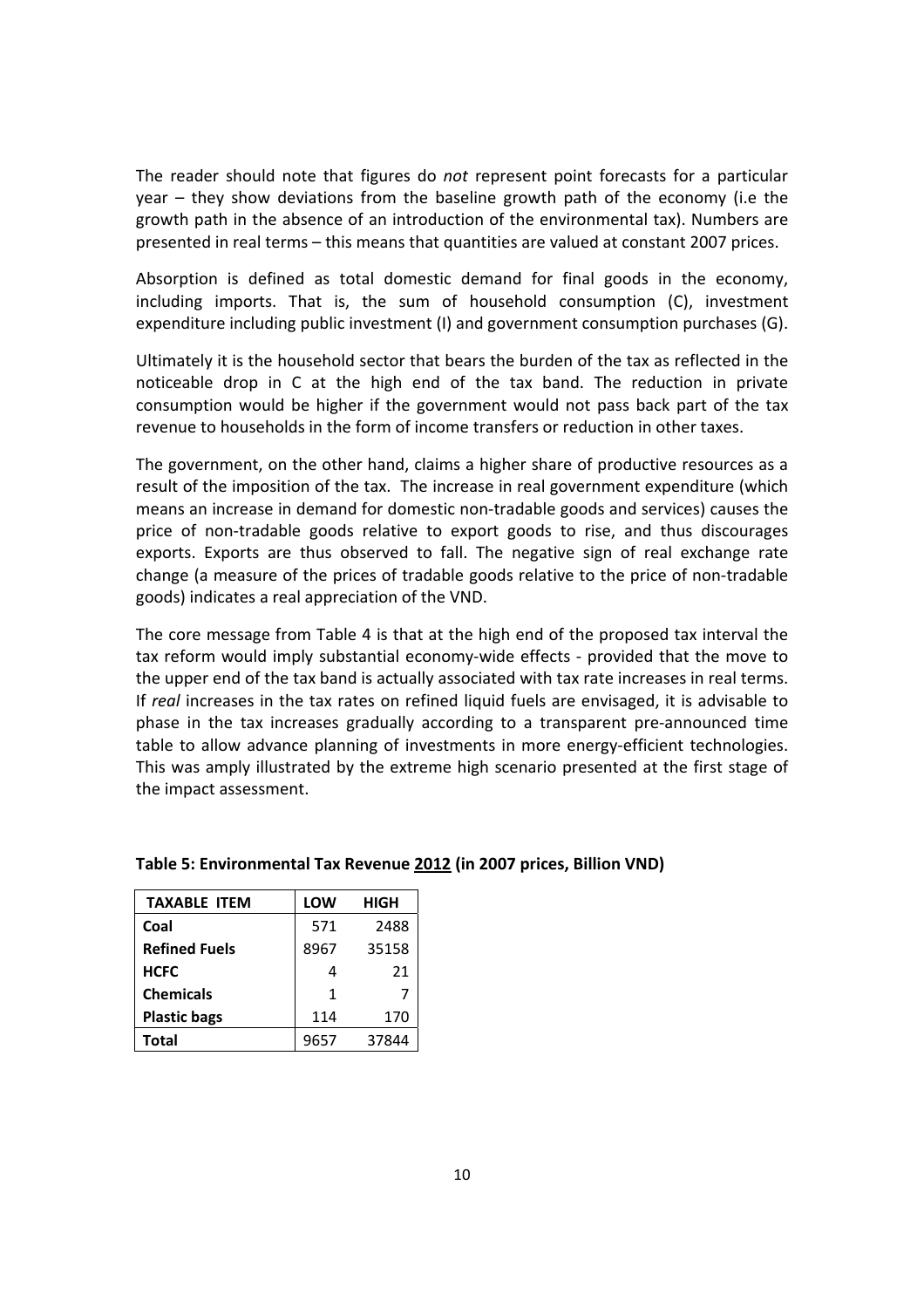Table 5 shows the estimated tax revenue in 2012 that would result from the imposition of the environmental taxes on coal, refined fuels, HCFCs, chemicals, and plastic bags. The table is based on assumption of average annual real GDP growth rate of 7.0 percent between 2008 and 2012 and zero inflation. The figures for coal and refined fuels are results from the CGE analysis, while the revenue estimates for the other taxable objects are based on partial-analytic calculations. Table 5 confirms that the taxes on HCFC substances, selected chemicals and plastic bags will generate relatively little tax revenue in comparison to coal and refined fuels. As noted earlier, the impact of imposing taxes on these products on the overall economy is negligible, and this is why the CGE impact assessment focuses exclusively on the taxation of coal and refined fuels.

As noted earlier, the high tax scenario is based on the assumption that the environmental tax rates actual rise in real (inflation-adjusted) terms. In the presence of sustained general price inflation, this would require that the nominal specific tax rates rise at a rate that is *higher* than the rate of inflation, if we assume that the nominal domestic prices of coal and refined fuels rise in line with overall inflation. However, if the purpose of the tax band is only to allow for an inflation adjustment (i.e. the nominal tax rates rise in line with inflation but not more), the real tax rates remain at the initial level until the upper limit of the tax brackets is reached. In other words, the economy stays in the *Low* scenario up to this point. If inflation continues and the upper tax limit is not indexed to the rate of inflation, the real tax rates and the real purchasing power of the environmental tax revenue would begin to drop from this point onwards, and would eventually converge to zero. Figure 2 illustrates the erosion of the real tax rate for gasoline over time in the presence of sustained inflation if the initial actual nominal tax rate is not indexed to rate of inflation.

To repeat, if the aim is to move tax rates in real terms to the upper limit of the tax band, actual nominal rates need to rise at a rate higher than the rate of inflation, and once the nominal upper limit specified in the tax law is reached, this upper limit needs to be indexed to the rate of inflation in order to keep the real tax rate permanently at the upper level.

In this context it is worth pointing out that existing fears that the environmental tax will itself generate inflation is based on a common misperception. The tax reform will make some goods more expensive relative to others in order to induce desirable substitution effects – and that is the whole point of an environmental tax. These *relative* price changes are in principle compatible with any rate of general price inflation including a zero rate of inflation. This is why all price changes reported below are expressed relative to the consumer price index.

Of course, if all nominal prices are rigid downwards, the environmental tax will have a one‐off level effect on the price index every time tax rates are raised, but this effect is conceptually different from a persistent process of price inflation – the latter is ultimately determined by the monetary policy of the Central Bank. In short, any claims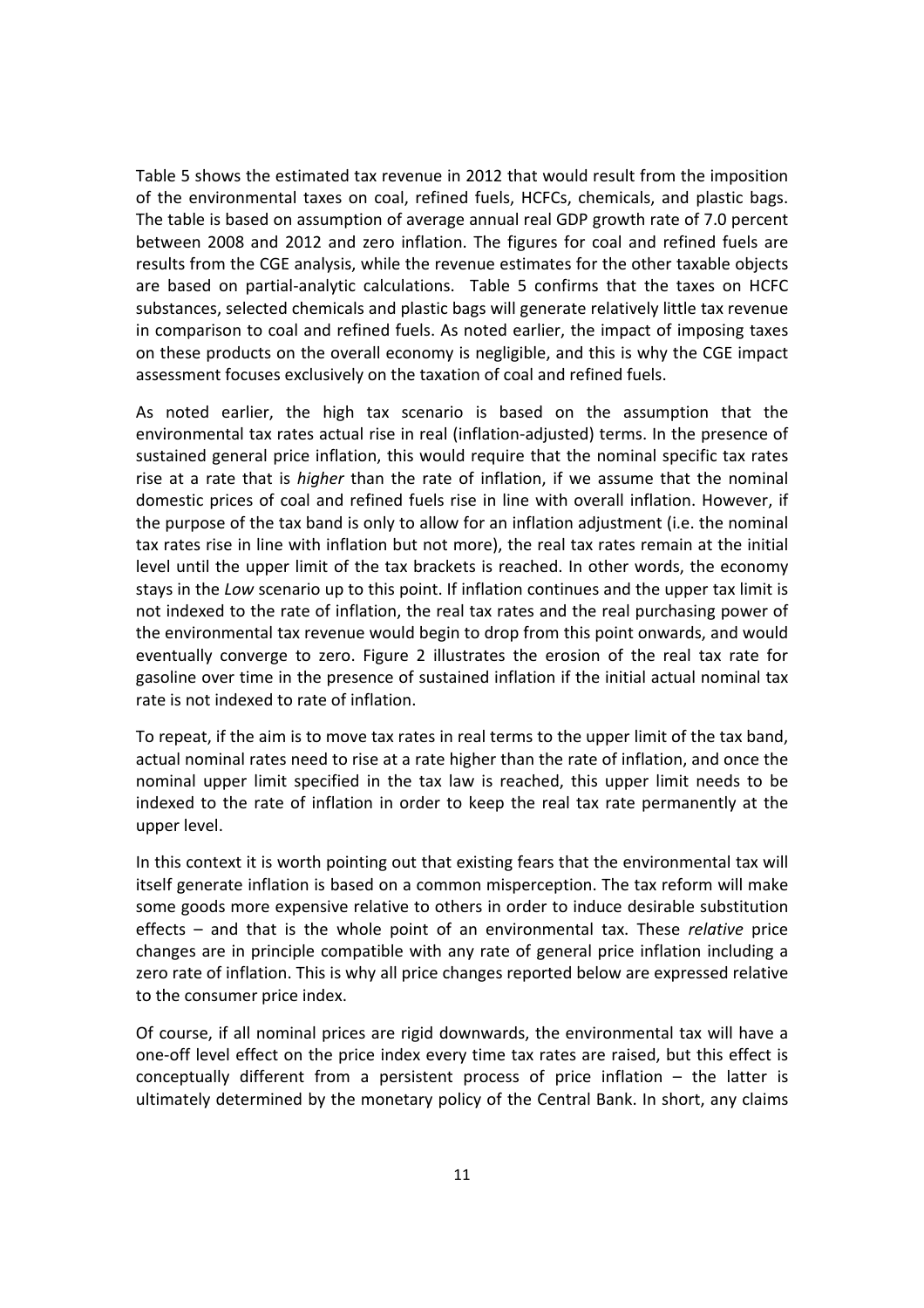by opponents of the environmental tax, that the reform will lead to a persistently higher rate of inflation should be robustly rejected.



**Figure 2: Erosion of Effective Real Tax Rate in the Presence of Inflation**

We are now turning to sectoral economic impacts. The environmental tax is imposed on domestic intermediate and final consumption of coal and refined fuels. Both domestically produced and imported coal and fuels are taxed. The immediate impact effect is a rise in the user price for these commodities as shown on the left side of Figure 3.

On the household side these user price effects induce income and substitution effects in final consumption. As the real purchasing power of household incomes declines due to the price increases, the pure income effect reduces demand for all consumer goods, while the pure substitution effect entails a shift in demand from coal and refined oils to other goods.

On the production side, the price increases for the taxed commodities induces substitution effects between energy inputs (recall Figure 1 above) and affects production costs and hence the supply prices of domestically produced commodities. Figure 4 shows the initial refined fuel share in total cost for the six most fuel-intense sectors out of the total of 33 sectors distinguished in the model, as these sectors will be most affected by the tax‐induced increases in input costs. Next to the small domestic refined fuel sector itself, the capture fishery and transport sectors use refined fuels most intensely. In the case of fisheries, it is worth pointing out that there is a large upstream and downstream industry associated with fisheries (e.g. processing and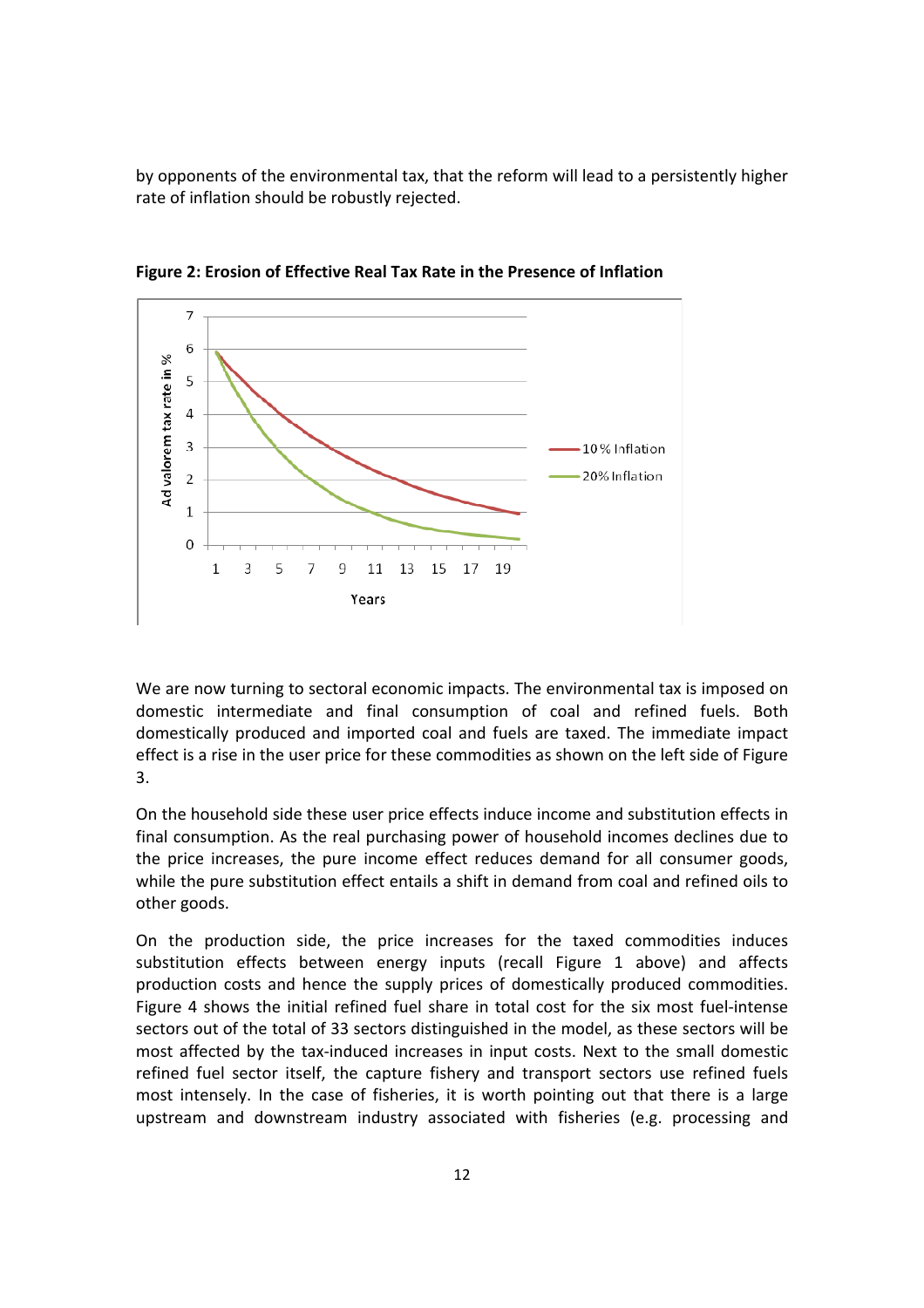marketing). It is estimated that employment in these up/downstream industries is larger than the fishery sector by a factor of three. Therefore, as shown further below, there will be further indirect impacts on other sectors through forward and backward linkage effects.



**Figure 3: Sectoral User Price Impacts** *(% relative to Consumer Price Index)*

**Figure 4: Refined Fuel Share in Total Cost for the Most Fuel‐Intense Sectors (%)**

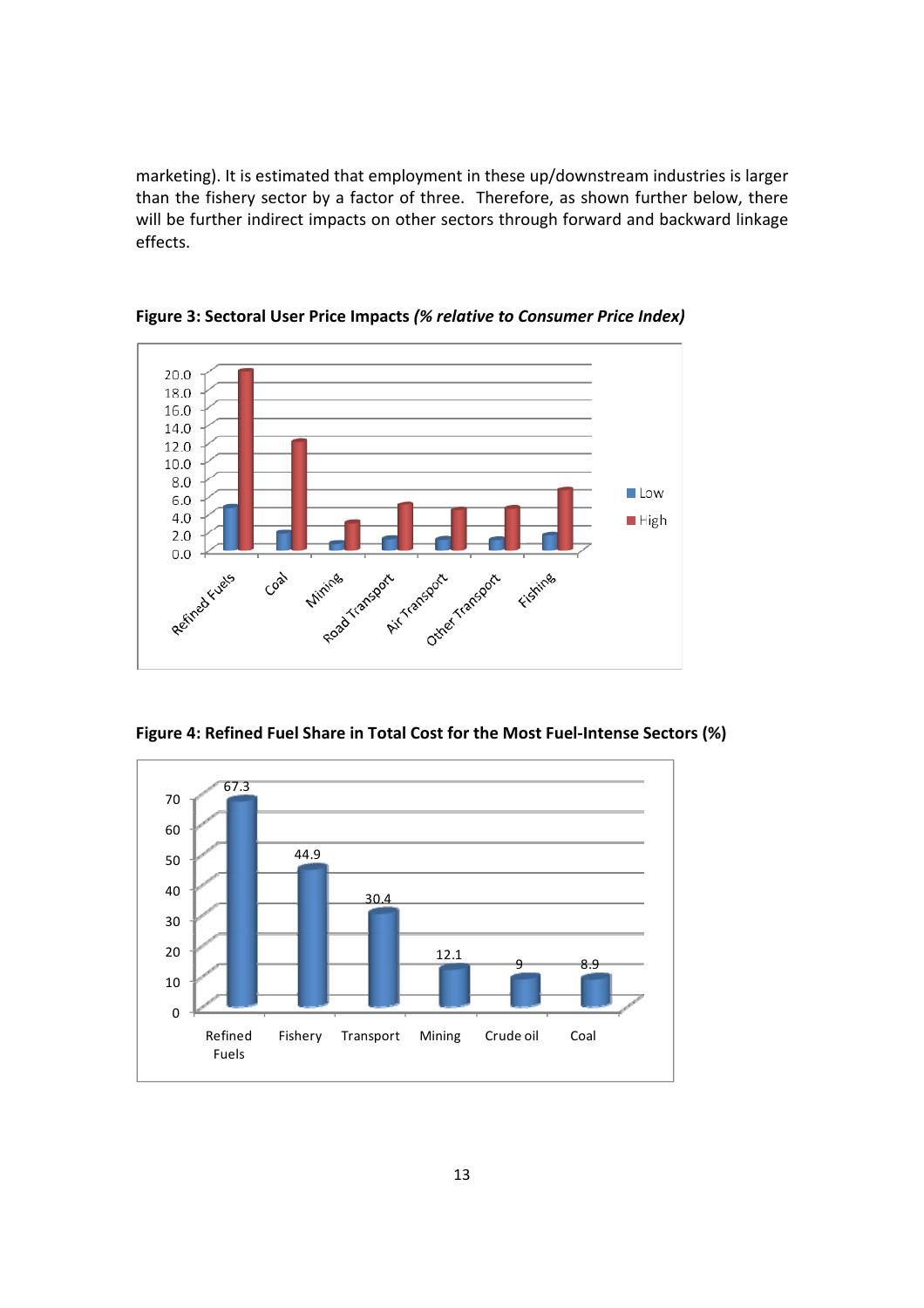In the case of transport, indirect follow-on effects throughout the economy are also important as all portable goods will be impacted by a higher transport margin. The intense own use of refined fuels as an intermediate input for the fuels sector carries with it the potential danger of tax cascading effects.

A glance at Figure 5 confirms that the refined fuel, fishery and transport sectors experience the largest cost-driven rises in producer prices, which in turn feed through into the user prices for these commodities as shown in Figure 3 above. Note that the user prices shown in Figure 3 are the commodity price indices over domestic and imported goods. Thus for commodities with a high share of imports in total domestic demand, the indirect impact on user prices through increases in fuel costs for domestic sectors remains small The refined fuels commodity is a case in point. Since the share of domestically refined fuels in Vietnam's total refined fuels demand is actually very small, most of the user price increase in Figure 3 is *not* due to the indirect rise in producer cost for the domestic refinery sector displayed in Figure 5, but due to the direct effect of the fuels tax on intermediate and final consumption.



**Figure 5: Producer Price Increase by Sector (% relative to CPI)**

Table 6 and Figure 6 present the impact of the coal and refined oils environmental tax on real output on selected strongly affected sectors in the economy. Changes in sectoral employment follow the same pattern and order of magnitude and are therefore not separately reported. The results indicate in particular that the fuel tax poses a serious threat for the survival of Vietnam's small refinery sector. As we have seen, the rise in the cost of refined fuel inputs requires a compensating rise in domestic producer prices which renders the sector uncompetitive in relation to imports. Although imports of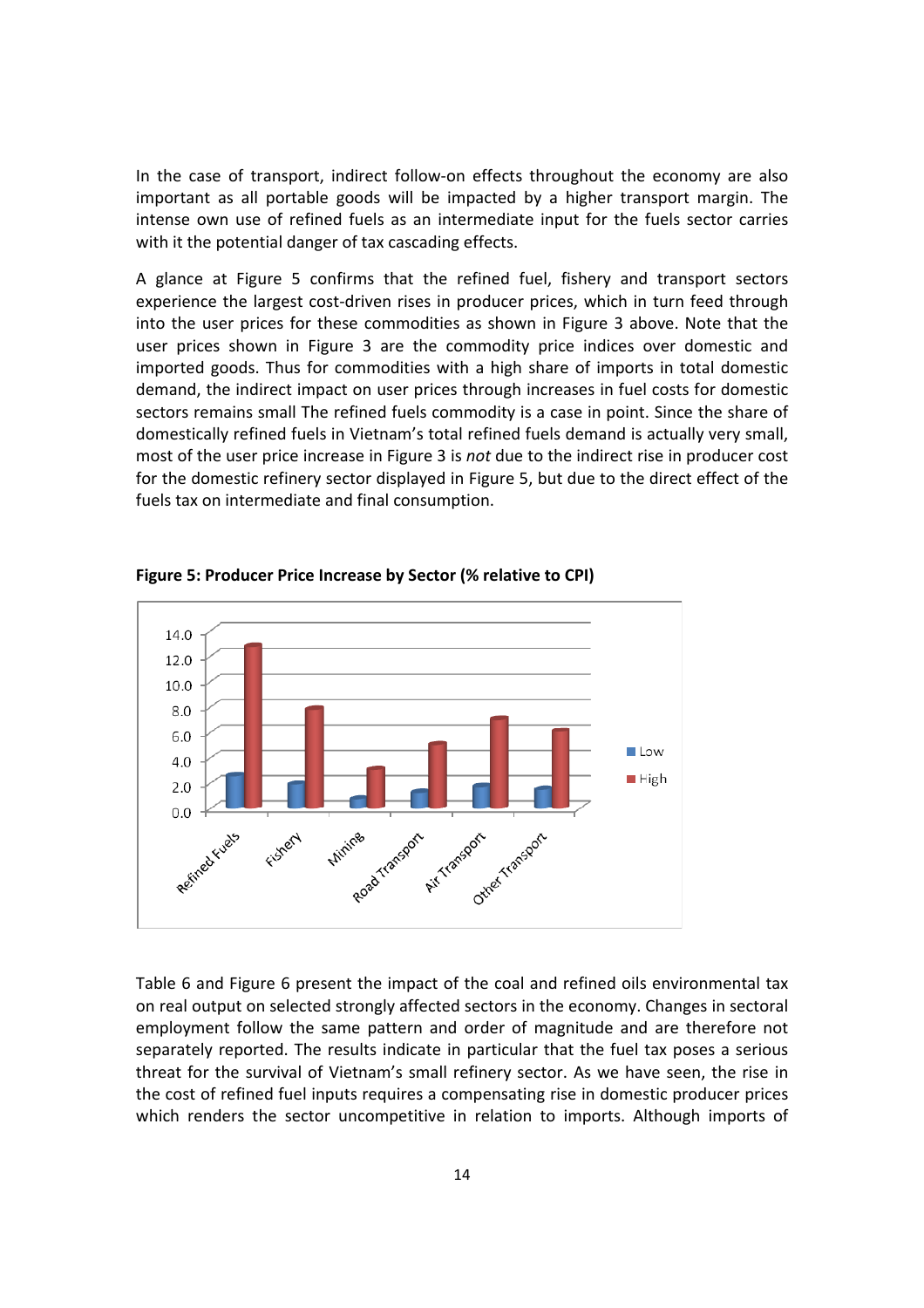refined fuels are also taxed, producers abroad are of course not affected by the tax‐ induced rise in input costs. The virtual eradication of the domestic refinery industry under the High scenario predicted by the model may be exaggerated, since currently there is only one refinery in Vietnam, and to the extent that the intermediate use of fuel is internal own consumption it may not be subject to the tax, as discussions with MoF staff seem to suggest. However, to the extent that the fuels used by the domestic refinery are imported, they are subject to taxation, and with the development and diversification of the domestic refinery sector, one would expect more inter‐firm trade in fuel inputs among refineries in the future. Therefore it appears worthwhile to draw attention to these extreme simulation results, as they indicate the possible emergence of a serious problem in the future.

The Table also confirms the aforementioned presence of strong forward linkage effects associated with the cost rises and resulting shrinkage of the domestic capture fishery sector. As the domestic fish processing sector uses the output of the capture fishery and aquaculture sector intensely as its prime inputs and imports very little fresh fish, the processing sector is forced to contract, which in turn reduces the demand for aquaculture products, and as a result this sector also contracts.

However, additional simulations reported below in section 6 indicate that these presumably unintended side effects can be largely eliminated through an output subsidy for the capture fishery sector.

The contracting sectors release production factors for re‐employment in other sectors. The model simulation results suggest that the textiles and clothing sector – a sector with a low fuel intensity – will be able to expand output and employment considerably. Such intersectoral employment reallocation processes are in practice associated with significant adjustment costs, and a part of the additional tax revenue needs to be set aside for policy measures aimed at reducing these adjustment costs for affected households.

|                              | Base level 2007 | Low     | High    |
|------------------------------|-----------------|---------|---------|
| <b>Refined fuels</b>         | 2.795           | $-87.3$ | $-98.8$ |
| Coal                         | 23.196          | $-2.5$  | $-10.8$ |
| Road transport               | 60.092          | $-1.2$  | $-4.7$  |
| Air transport                | 8.436           | $-5.9$  | $-21.2$ |
| Other transport              | 20.823          | $-0.9$  | $-3.6$  |
| Fishery                      | 26.410          | $-1.8$  | $-7.4$  |
| <b>Fish processing</b>       | 69.441          | $-2.8$  | $-11.6$ |
| Aquaculture                  | 55.887          | $-0.9$  | $-3.9$  |
| <b>Textiles and clothing</b> | 168.903         | 2.5     | 11.1    |

#### **Table 6: Impact on Real Output by Sector (%)**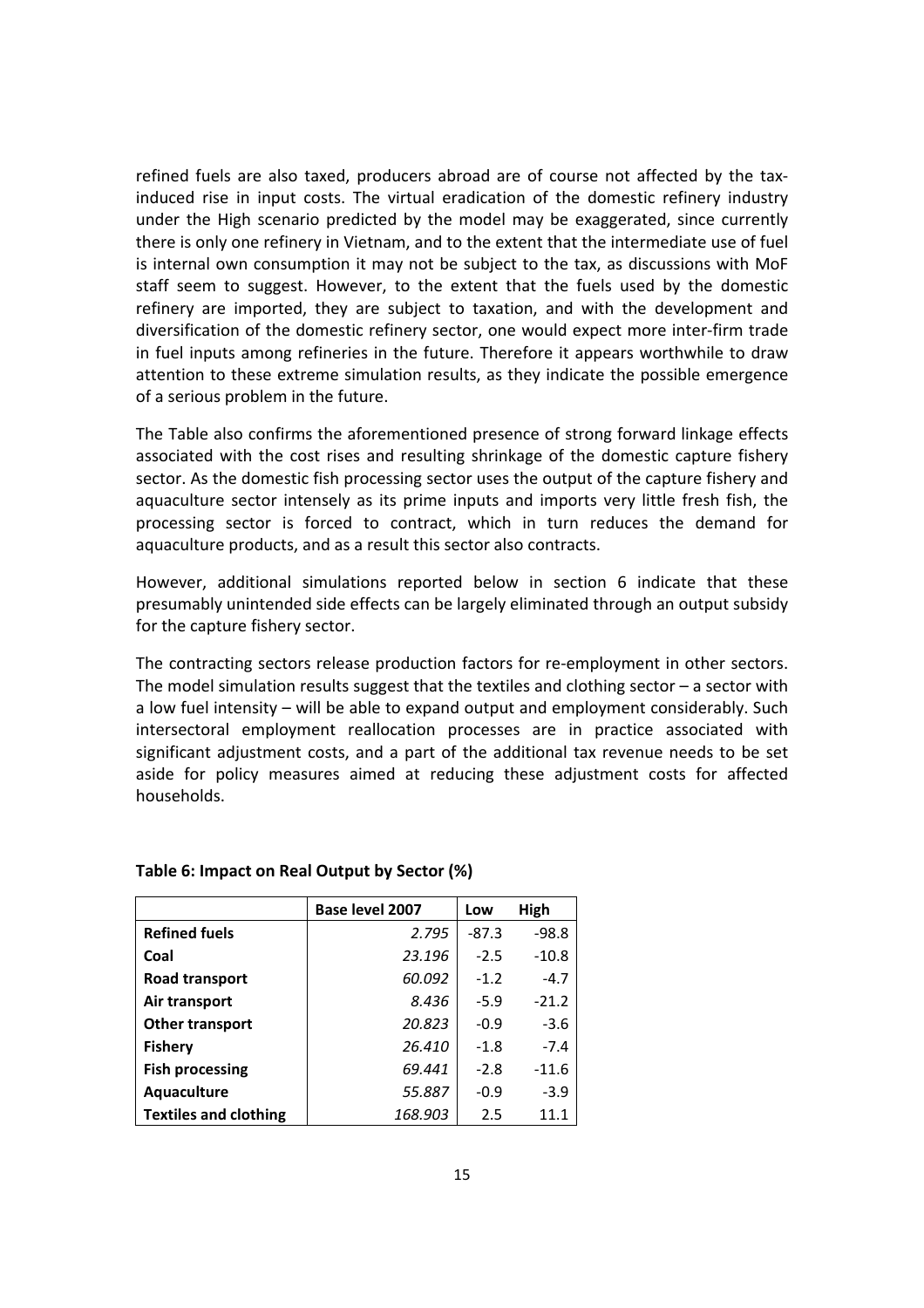

**Figure 6: Impact on Real Output by Sector (%)**

Figure 7 displays the impact of the environmental tax on total real domestic demand – comprising domestic demand for domestically produced output as well as imports – for selected commodity groups of interest. The domestic demand for crude oil shrinks considerable under both scenarios. This is partly due to the contraction of the domestic refinery sector that uses domestic crude oil as an input, but also due to a contraction of crude oil exports as a result of the aforementioned real exchange rate appreciation. Coal and refined oil use drops noticeably in the Low scenario and considerably in the High scenario relative to the baseline growth path. These are exactly the intended effects of an environmental tax on fossile fuels. They are not only due to substitution effects in intermediate and final consumption, but also a result of the relative contraction of fuel-intensive sectors in the economy. The resulting  $CO<sub>2</sub>$  emission reductions are analysed in the following section.

Table 7 presents the impact of the coal and refined oil tax on household welfare for various household categories. Household welfare is here measured by the Hicksian equivalent variation. This is in the present case the hypothetical amount of money that would have to be taken away from a household in order to generate the same loss of utility in the absence of the environmental tax as the utility loss due to the tax. In the Table, this amount is expressed as a percentage of initial disposable income. Thus, in the Low scenario the welfare impact of the environmental tax is on average equivalent to the welfare impact of a 0.66 percent loss in household income.

However, it is important to note that household welfare is here narrowly defined as utility derived from the consumption of private goods. The measure does not take into account that the use of the tax revenue by the government will – hopefully – also lead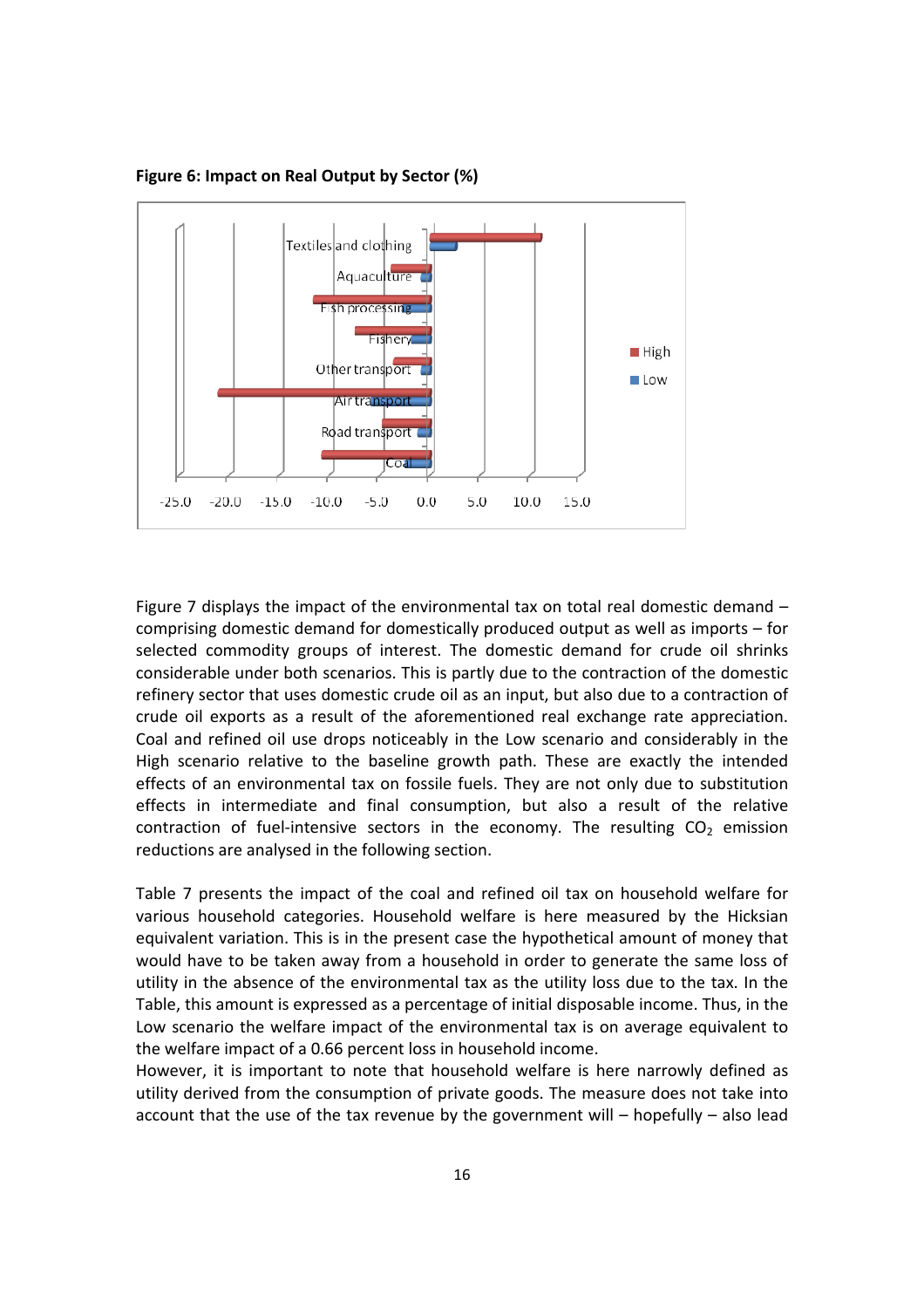to the improvement of the well-being of private households. In particular, the welfare indicator reported here does not take into account the potential long-run welfare gains due to improvements in the environment. So, if the government of Vietnam succeeds in investing the tax revenue received to successfully improve the natural environment as planned, the net household welfare effects may well be positive.



**Figure 7: Impact on Total Domestic Demand by Commodity Group (in %)**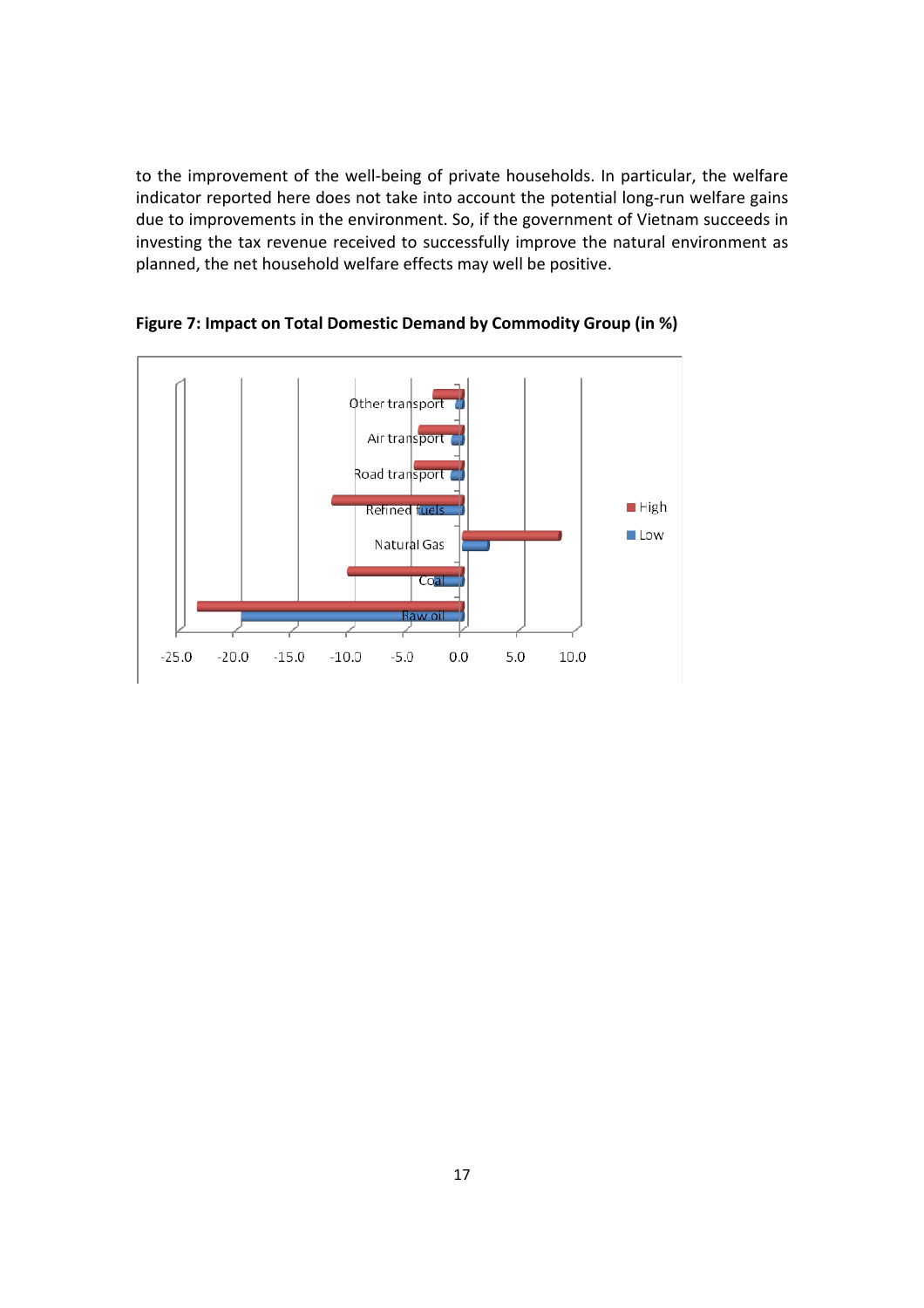|                         | <b>LOW</b> | HIGH    |
|-------------------------|------------|---------|
| Urban Farm 1            | $-0.66$    | $-2.79$ |
| Urban Farm 2            | $-0.66$    | $-2.79$ |
| Urban Farm 3            | $-0.70$    | $-2.89$ |
| Urban Farm 4            | $-0.70$    | $-2.89$ |
| Urban Farm 5            | $-0.65$    | $-2.65$ |
| Urban Non-farm 1        | $-0.54$    | $-2.29$ |
| Urban Non-farm 2        | $-0.61$    | $-2.54$ |
| Urban Non-farm 3        | $-0.62$    | $-2.60$ |
| Urban Non-farm 4        | $-0.69$    | $-2.85$ |
| <b>Urban Non-farm 5</b> | $-0.56$    | $-2.29$ |
| <b>Rural Farm 1</b>     | $-0.67$    | $-2.81$ |
| <b>Rural Farm 2</b>     | $-0.69$    | $-2.89$ |
| <b>Rural Farm 3</b>     | $-0.76$    | $-3.15$ |
| <b>Rural Farm 4</b>     | $-0.74$    | $-3.07$ |
| <b>Rural Farm 5</b>     | $-0.70$    | $-2.89$ |
| <b>Rural Non-farm 1</b> | $-0.52$    | $-2.19$ |
| <b>Rural Non-farm 2</b> | $-0.61$    | $-2.56$ |
| <b>Rural Non-farm 3</b> | $-0.69$    | $-2.87$ |
| <b>Rural Non-farm 4</b> | -0.69      | $-2.85$ |
| <b>Rural Non-farm 5</b> | $-0.58$    | $-2.37$ |
| All                     | $-0.66$    | $-2.75$ |

**Table 7: Impact on Household Welfare (%)**

Note: 1 is low income quintile (poorest); 5 is high-income quintile (richest). Welfare is measured by the Hicksian equivalent variation as % of base income. The measure expresses the tax burden as a lump-sum *reduction in real income with equivalent welfare impact*

#### **5. Impact on CO<sup>2</sup> Emissions**

The general equilibrium approach adopted in this study allows quantifying the  $CO<sub>2</sub>$ emission reductions associated with the imposition of the environmental tax, as the model takes complete and internally consistent account of the use of fossile fuels in intermediate and final consumption.

Table 8 translates the quantitative changes in the domestic use of coal, refined fuels and natural gas reported above into changes in carbon emissions. We start from physical quantity data for the total use of fossile fuels in Vietnam in 2007 as shown in the second column of the Table. Using standard coefficients, these data are first converted into energy content in Tera Joule (TJ), and then into  $CO<sub>2</sub>$  emissions for 2007 using the emission coefficients in the fifth column of the Table. In a next step, the emissions for 2007 are projected towards 2012 assuming a real annual growth rate of 7.5% in line with Vietnam's recent GDP growth performance. Finally, the changes in fossile fuel use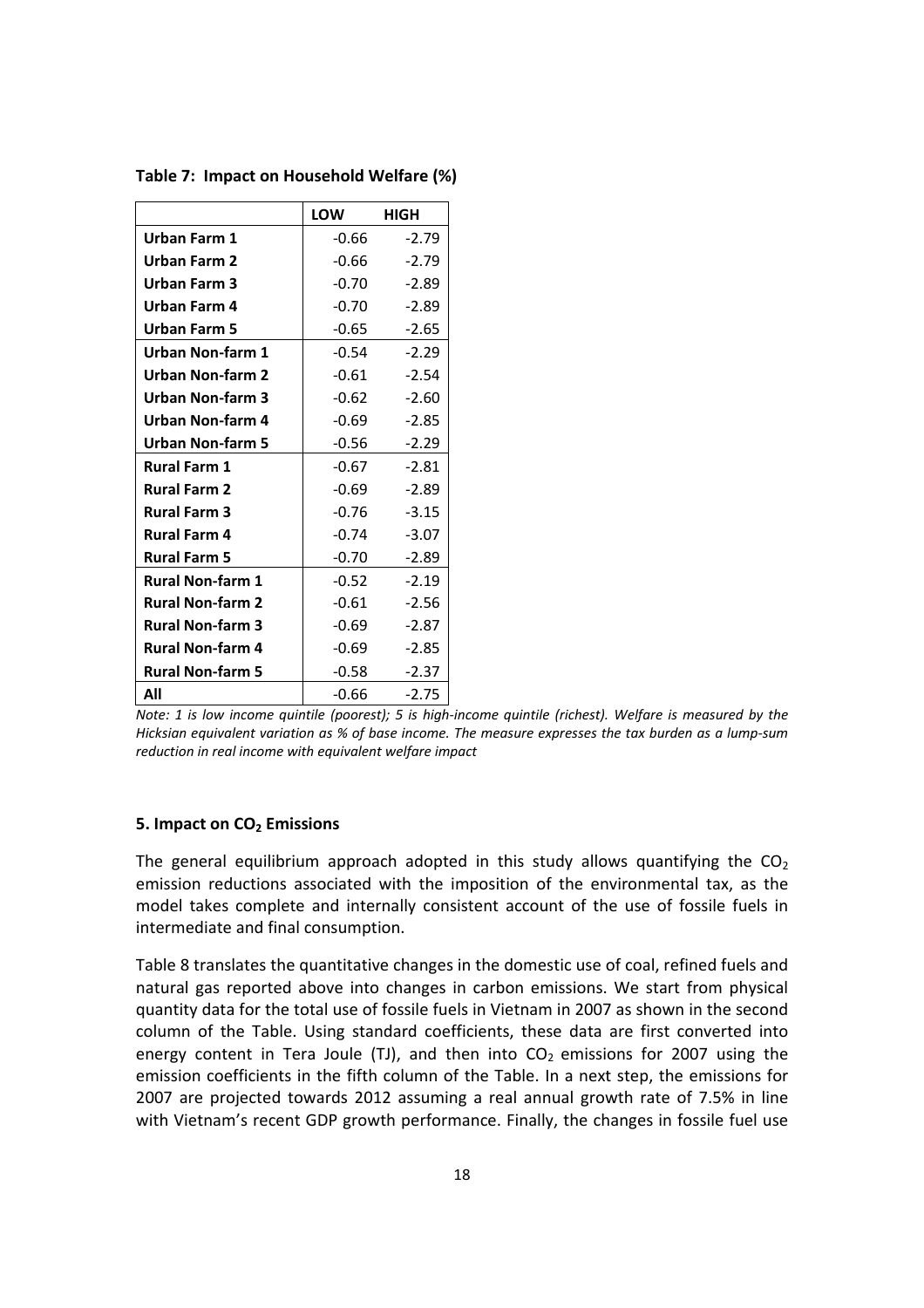generated by the CGE simulation scenarios (Figure 7) are used to generate the net emission reductions reported in the bottom right corner of Table 8.

The results suggest that  $CO<sub>2</sub>$  emissions drop by around 2.3% under the Low and by 7.5% under the High tax rate scenario.

|                                | Quantity | Unit       | Energy<br>Content | <b>Reduction in</b><br>%<br><b>Emissions</b><br><b>Emissions 1000t CO2</b> |        |         |         |         | <b>CO2 Reduction</b><br>1000t |                                   |
|--------------------------------|----------|------------|-------------------|----------------------------------------------------------------------------|--------|---------|---------|---------|-------------------------------|-----------------------------------|
|                                | 2007     |            | <b>TJ 2007</b>    | per TJ                                                                     | 2007   | 2012    | Low     | High    | Low                           | High                              |
| Coal                           | 10,957   | 1000 t     | 328,710           | 94                                                                         | 30.899 | 44,359  | $-2.5$  | $-10.2$ | $-1,109$                      | $-4,525$                          |
| <b>Fuels</b><br><b>Natural</b> | 13,285   | 1000 t     | 572,584           | 70                                                                         | 40.310 | 57,870  | $-3.8$  | $-11.5$ | $-2,199$                      | $-6,655$                          |
| Gas                            | 7.080    | Mill $m^2$ | 265.500           | 56                                                                         | 14.868 | 21,345  | 2.2     | 8.5     | 470                           | 1,814                             |
| Total                          |          |            |                   |                                                                            | 86,077 | 125,586 |         |         | 2,838                         | $\overline{\phantom{0}}$<br>9,365 |
|                                |          |            |                   |                                                                            |        |         | Total % |         | $-2.3$                        | $-7.5$                            |

# **Table 8: Reductions in CO***<sup>2</sup>* **Emissions**

*Sources: 2007 fossile fuel quantities from General Statistical Office (2009). Conversion into energy content in Tera Joule(TJ) and CO<sup>2</sup> emissions/TJ based on standard coefficients in Forschungsstelle für Energiewirtschaft (2010). The author is particular grateful to Sina Johannes (GTZ) and Ho Cong Hoa (CIEM) for the collection of data and helpful discussions at this stage.* 

# **6. Countering Adverse Impacts on Fishery Sectors**

In section 4 it was shown that the fuel tax is associated with significant adverse effects for the capture fishery sector, given its high fuel share in total cost, with strong followon effects for fish processing and aquaculture. From a purely environmental perspective this might be considered as a beneficial side effect of the environmental tax, as the contraction of capture fishery relative to the baseline growth path reduces the pressures on fragile marine ecosystems. However, fish-related sectors employ a significant fraction of Vietnam's total labour force and fish is an important component of household diets. On average, 15% of total household spending on food is allocated to fresh and processed fish products. From this perspective it makes sense to consider policy options that reduce or neutralize the impact on the fishery sector.

Thus, in the simulation scenario reported below<sup>3</sup> the introduction of the environmental taxes on fuels and coal is combined with a production subsidy for the fishery sector in the model. The subsidy rates that are applied to the value of gross output of the fishery sector are set at 1.8% for the Low and 7.7% for the High scenario. These rates are set approximately equal to the increases in the producer price for fishery output reported in

 $^3$  This additional simulation scenario has been inspired by discussions with Kai Schlegelmilch (BMU).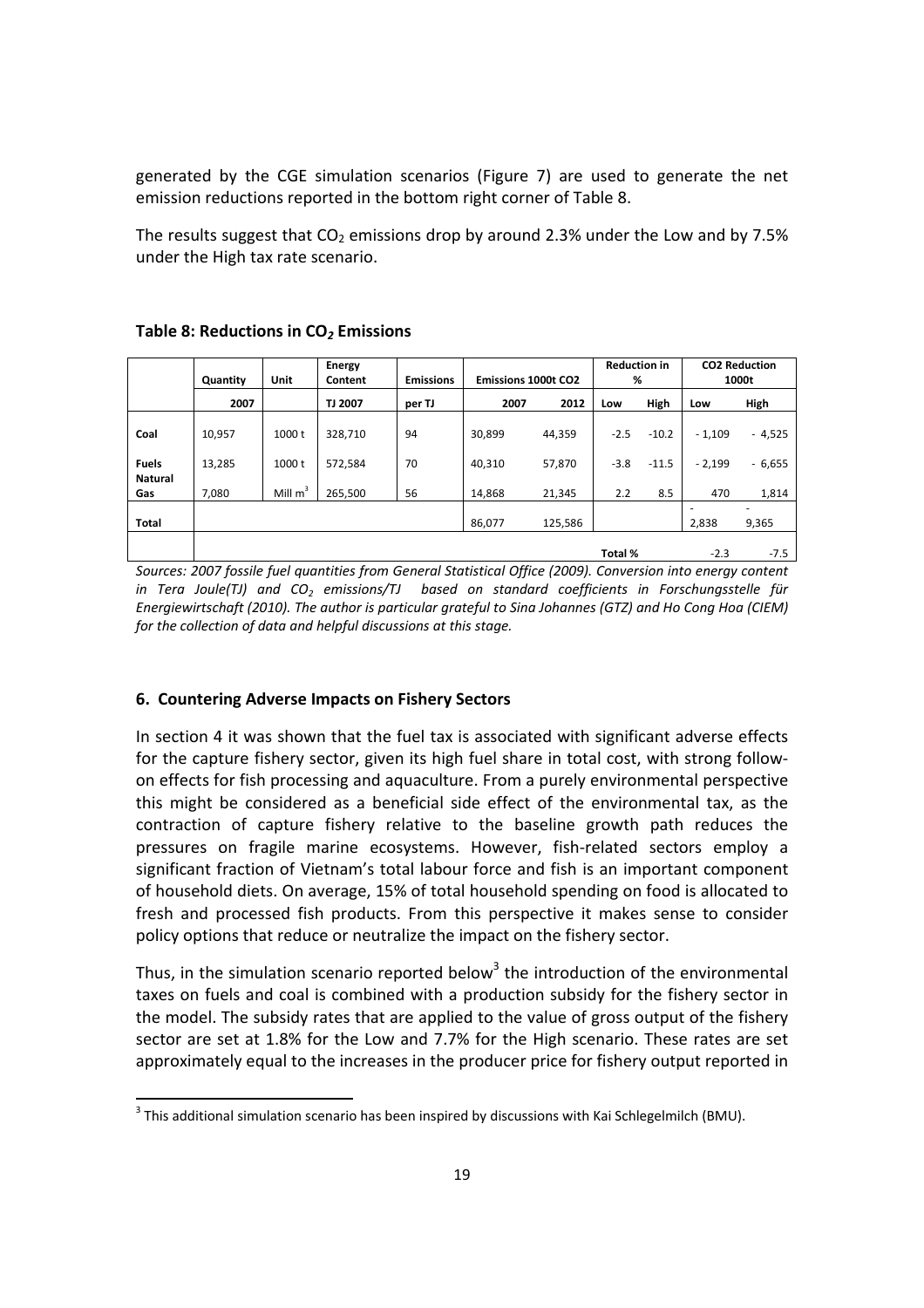Figure 5, so that the subsidy compensates the sector for the tax-induced fuel cost increase.

The simulation results confirm that this complementary policy measure would serve to eliminate the fishery producer price increase completely – indeed the producer and user prices for fishery output *decline* slightly by 0.1 to 0.2% relative to the CPI in presence of the subsidy. Table 9 reports the output effects for selected industries in the presence of the subsidy, and for comparison also the previously reported effects without subsidy. As can be seen, the subsidy is effective in reducing the adverse production and employment effects for the fishery sector and related sectors considerably. Note that in this scenario, the textile sector expands far less because far fewer fish industry workers are forced to become textile workers. The fiscal budget cost of the government subsidy to the fishery sector amounts to 6.8% of the environmental tax revenue in the Low and 7.4% in the High scenario.

|                              | With              |         | Without |         |  |
|------------------------------|-------------------|---------|---------|---------|--|
|                              | <b>Subsidy</b>    |         | Subsidy |         |  |
|                              | Low               | High    | Low     | High    |  |
| <b>Refined fuels</b>         | $-87.3$           | $-97.5$ | -87.3   | $-98.8$ |  |
| Coal                         | $-2.5$            | $-10.9$ | $-2.5$  | $-10.8$ |  |
| Road transport               | $-4.0$<br>$-1.0$  |         | $-1.2$  | $-4.7$  |  |
| Air transport                | $-5.8$<br>$-21.1$ |         | $-5.9$  | $-21.2$ |  |
| <b>Other transport</b>       | $-0.8$            | $-3.3$  | $-0.9$  | $-3.6$  |  |
| <b>Fishery</b>               | $-0.1$            | $-0.8$  | $-1.8$  | $-7.4$  |  |
| <b>Fish processing</b>       | $-0.1$            | $-0.6$  | $-2.8$  | $-11.6$ |  |
| Aquaculture                  | $-0.1$<br>$-0.6$  |         | $-0.9$  | $-3.9$  |  |
| <b>Textiles and clothing</b> | 5.2<br>2.5<br>1.4 |         |         | 11.1    |  |

#### **Table 9: Real Output Effects with a Fishery Production Subsidy (%)**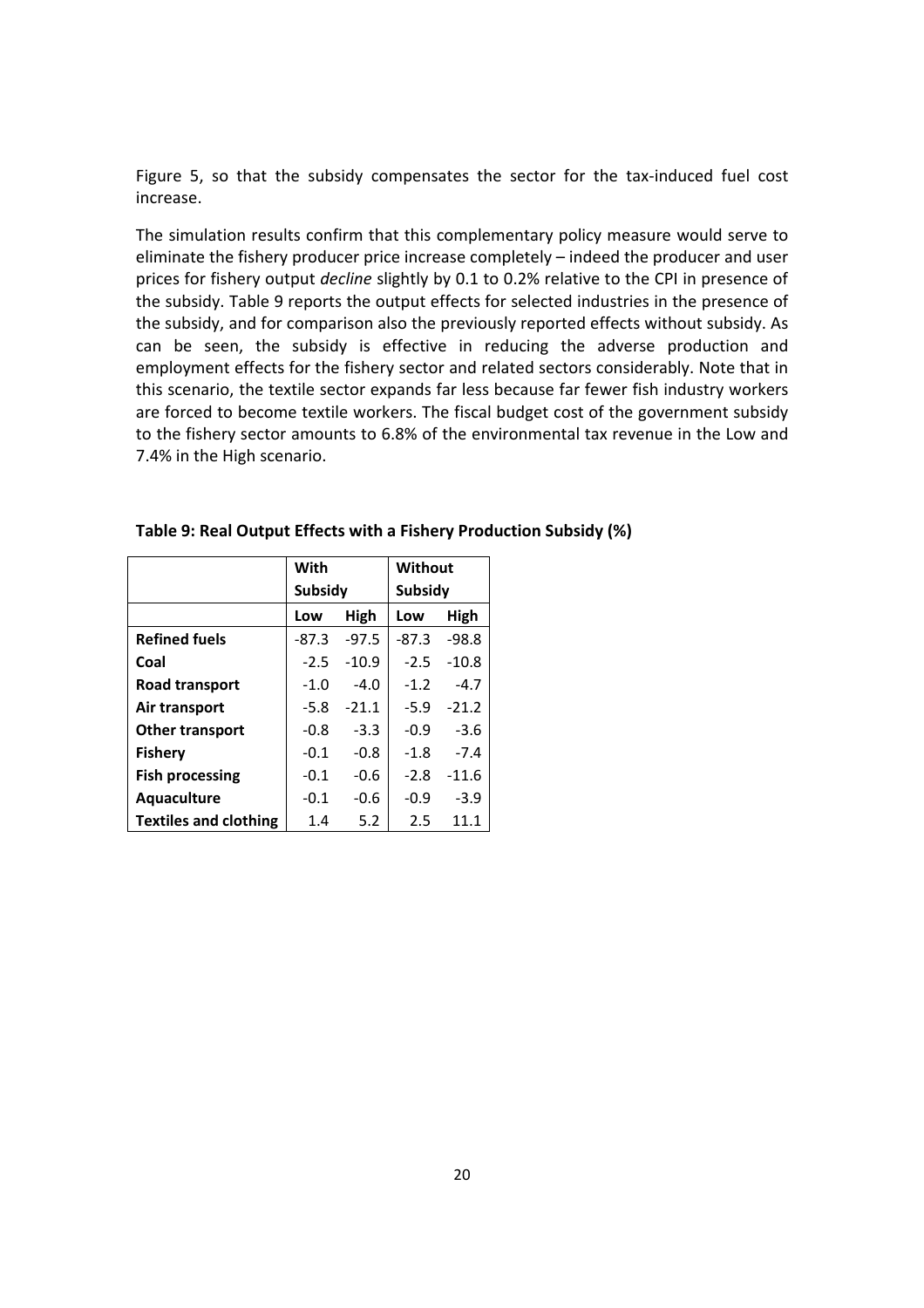# **7. Summary and Policy Implications**

- Among the various environmental taxes, the refined liquid fuels taxes will be the dominant source of tax revenue.
- To have a discernible impact at all, the initial nominal tax rates for gasoline and diesel oil must be set at higher rates than the lower limit specified in the draft law, given that existing fees/surcharges at rates equal to these lower limits will be abolished once the environmental tax is implemented. The mere replacement of one tax by another with a different label but the same rate will have *zero* allocative effects
- If the aim is to move tax rates in *real* terms gradually to the upper limit of the tax band, actual nominal rates need to rise at a rate higher than the rate of inflation, and once the nominal upper limit specified in the tax law is reached, this upper limit needs to be indexed to the rate of inflation in order to keep the real tax rate permanently at the upper level.
- At the higher end of the proposed tax rate band, the environmental tax on fuels will have noticeable economy-wide repercussions.
- The results suggest that  $CO<sub>2</sub>$  emissions drop by around 2.3% under the Low and by 7.5% under the High tax rate scenario.
- The tax-induced fuel price increase raises the production cost and output prices of other fuel‐intensive sectors to some extent – notably for fishing and the transport sector.
- The tax-induced rise in the cost of transport services spreads the impact of the fuel tax widely across the economy through its effect on transport margins for all non‐service commodities.
- At high levels of the tax rate, the environmental tax shifts a significant amount of purchasing power from households to the government.
- As the additional tax revenue is spent on environmental protection measures (or other non‐traded goods and services), the real exchange rate appreciates to some extent and real exports decline slightly relative to the no-eco-tax growth path.
- Household welfare narrowly defined as utility derived from the consumption of private goods – declines significantly across all households groups. However, this result does not take account of future welfare gains due to beneficial environmental impacts.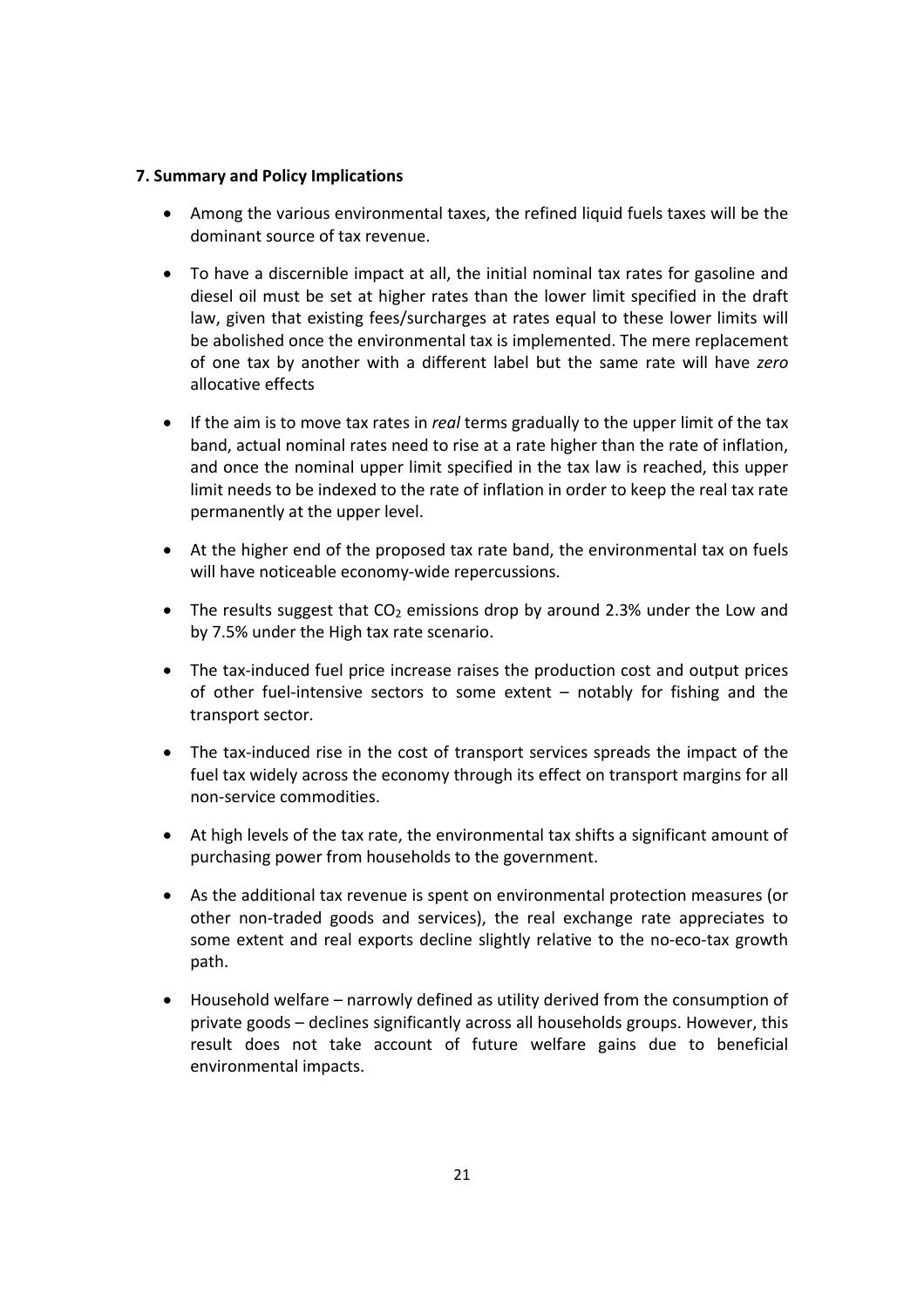- The analysis suggests that higher real tax rates for fuels should be phased in gradually according to a transparent pre‐announced time schedule to allow firms to plan investments in fuel‐efficient technologies.
- There is a need for supportive measures to facilitate a smooth low-carbon technology transition.
- The proposed tax rates raise the price of refined oil *relative* to coal. The relation of coal tax rates to fuel tax rates should be reconsidered to avoid potential unintended substitution effects from relatively clean refined fuels towards relatively "dirty" coal.
- Taxation of HCFC, avoidable harmful chemical substances and plastic bags is good economic policy despite insignificant tax revenue and economy‐wide repercussion effects. Convergence of tax revenue to zero should be seen as success of policy.